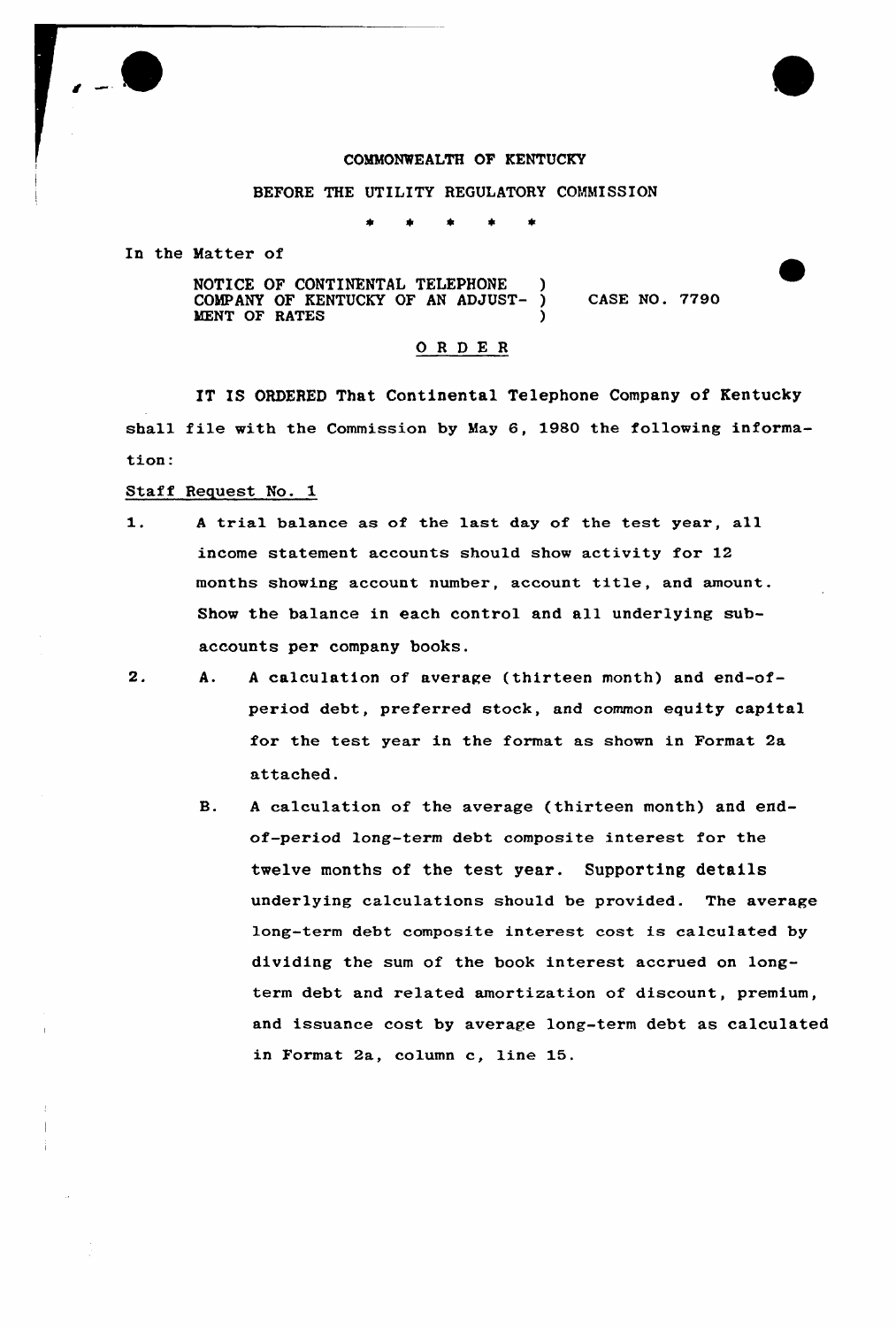

3.

The following monthly balances and a calculation of the thirteen month average data for the test year operations of the company combined and intrastate:

- A. Plant in service
- B. Plant purchased or sold
- C. Property held for future use
- D. Construction in progress--separate this balance into CWIP that Interest During Construction is calculated on and other CWIP.
- E. Depreciation reserve
- F. Material and supplies
- G. Balance in accounts payable (applicable to material and supplies)+
- H. Unamortized investment credit-Pre-Revenue Act of 1971
- I. Unamortized investment credit-Revenue Act of <sup>1971</sup>
- J. Accumulated deferred income taxes
- K. Balance in accounts payable applicable to amounts included in plant in service\*
- L. Balance in accounts payable applicable to amounts included in plant under construction\*
- M. Short term borrowings
- N. Interest on short term borrowings (expense)
- $4.$ Schedules in comparative form showing by months for the test year and the year preceding the test year the Kentucky combined balance in each telephone plant and reserve account or subaccount included in the applicant's chart of accounts as shown in Format 4 attached.
- 5. The detailed work papers showing calculations supporting all accounting, pro forma, end-of-period, and proposed rate adjustments in the rate application to revenue, expense, investment, and reserve accounts for the test year and a complete detailed narrative explanation of each adjustment including the reason why each adjustment is required. Explain all components used in each calculation. Index each calculation to the accounting, pro forma, end-of-period, and proposed rate adjustment which it supports.

if actual is unavailable, give <sup>a</sup> reasonable estimate  $-2 -$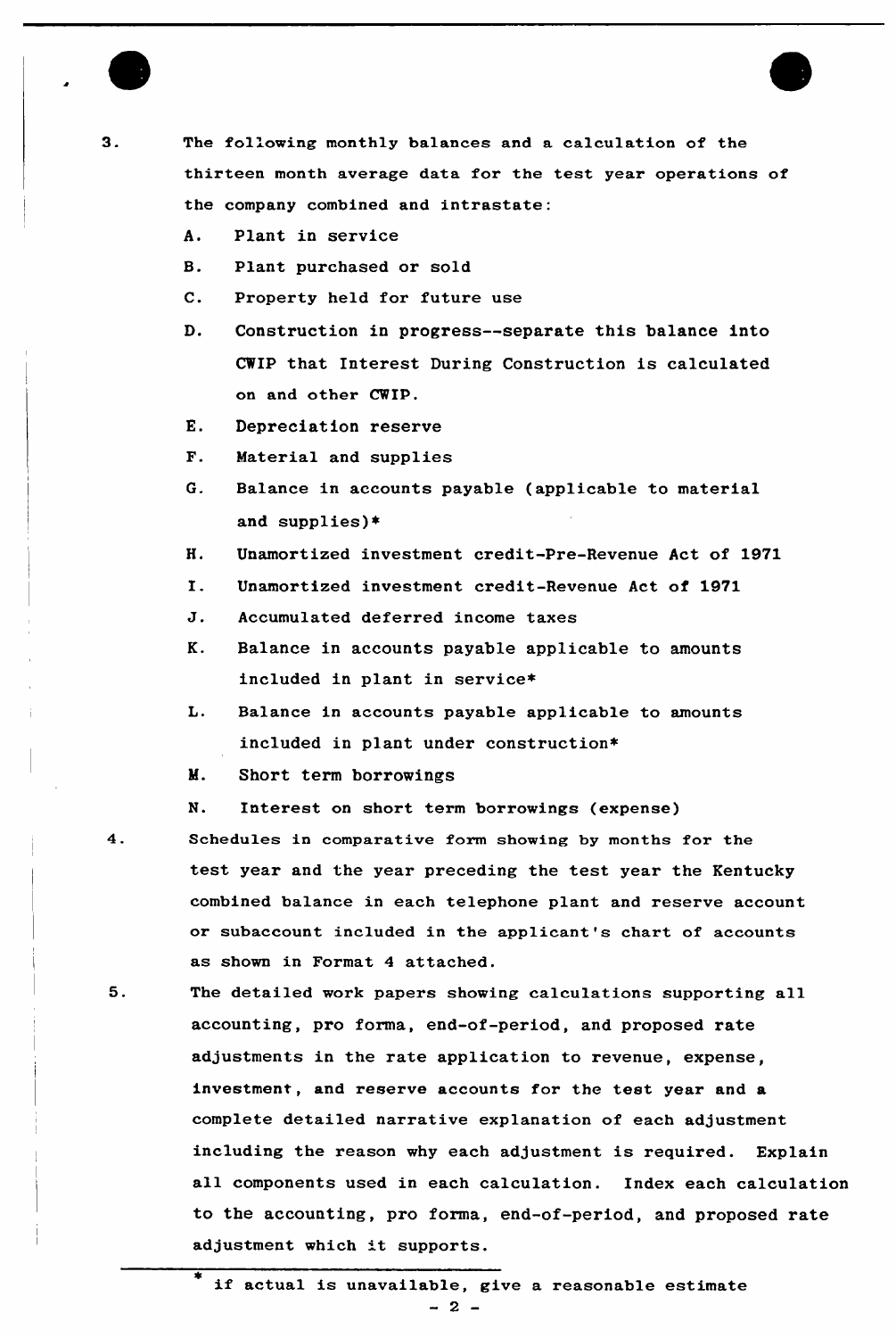

7.

- 6. A schedule showing a comparison by month of the Kentucky combined and intrastate revenue accounts for the test year to the same month of the preceding year for each revenue account or subaccount included in the applicant's chart of accounts. Include appropriate footnotes to show the month each rate increase or rate change went into effect and the first month the full increase was recorded in the accounts. See Format 4.
	- <sup>A</sup> schedule showing a comparison of the balance in the Α. Kentucky combined operating expense accounts for each month's activity for the test year to the same month of the preceding year for each account or subaccount included in the applicant's chart of accounts. See Format 4.
		- B. <sup>A</sup> schedule in comparative form showing operating expense account balances for the test year and each of the five years preceding the test year for each account included in the applicant's annual report (FCC Form M, Schedule 35). Show the percentage of increase of each yeaz ovez the prior year.
		- $C.$ <sup>A</sup> schedule of salaries and wages for the test year and each of the five calendar years preceding the test year as shown in Format 7c attached.
	- 8. The following tax data for the test year for Kentucky combined and intrastate operations:
		- A. Income taxes:
			- (1) Federal operating income taxes deferred accelerated tax depreciation
			- (2) Fedezal operating income taxes deferred —other (explain)
			- (3) Federal income taxes operating
			- (4) Income credits resulting from prior deferrals of Federal income taxes

 $-3 -$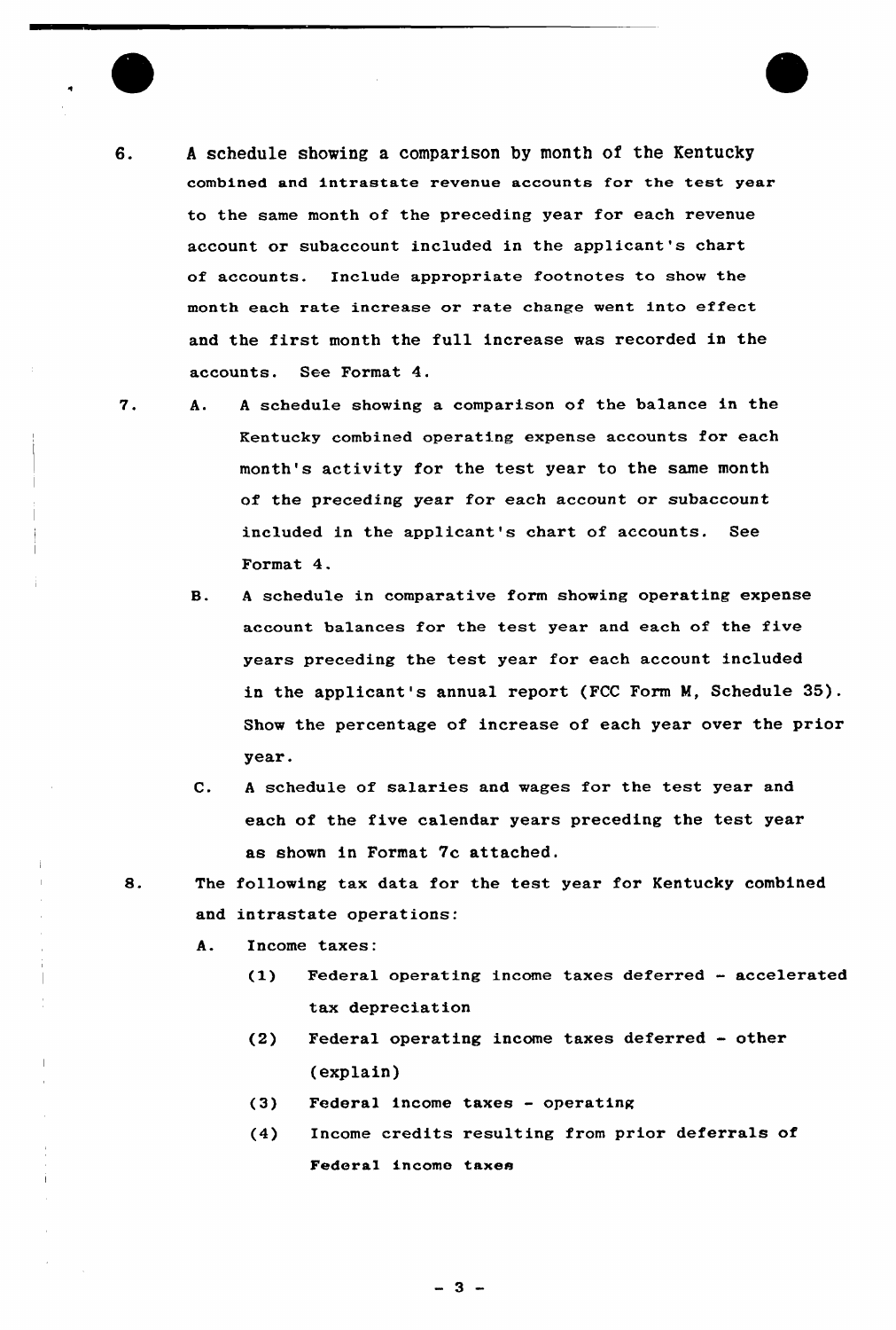

- (5) Investment tax credit net
	- (i) Investment credit realized
	- (ii) Investment credit amortized Pre-Revenue Act of 1971
	- (iii) Investment credit amortized Revenue Act of 1971
- (6) Provide the information in 8a(l) through 8a(4} for state income taxes
- (7) Reconciliation of book to taxable income as shown in Format 8a(7} attached and a calculation of the book Federa1 and state income tax expense for the test year using book taxable income as the starting point
- (8) <sup>A</sup> copy of Federal and state income tax returns for the taxable year ended during the test year including supporting schedules (three copies required).
- B. An analysis of Kentucky other operating taxes as shown in Format 8b attached, for Kentucky combined and intrastate operation.
- 9. <sup>A</sup> schedule of Kentucky combined net operating income per average primary phone (see Format 10, Schedule 2) per company books for the test year and the five years preceding the test year. This data should be provided in the format as shown in Format 9 attached.
- 10. The comparative operating statistics as shown in Format 10 attached.
- 11. <sup>A</sup> schedule of average telephone plant in service per average primary phone by account per company books for the test year and the five calendar years preceding the test year. This data should be provided in the format as shown in Format 11 attached.

 $-4-$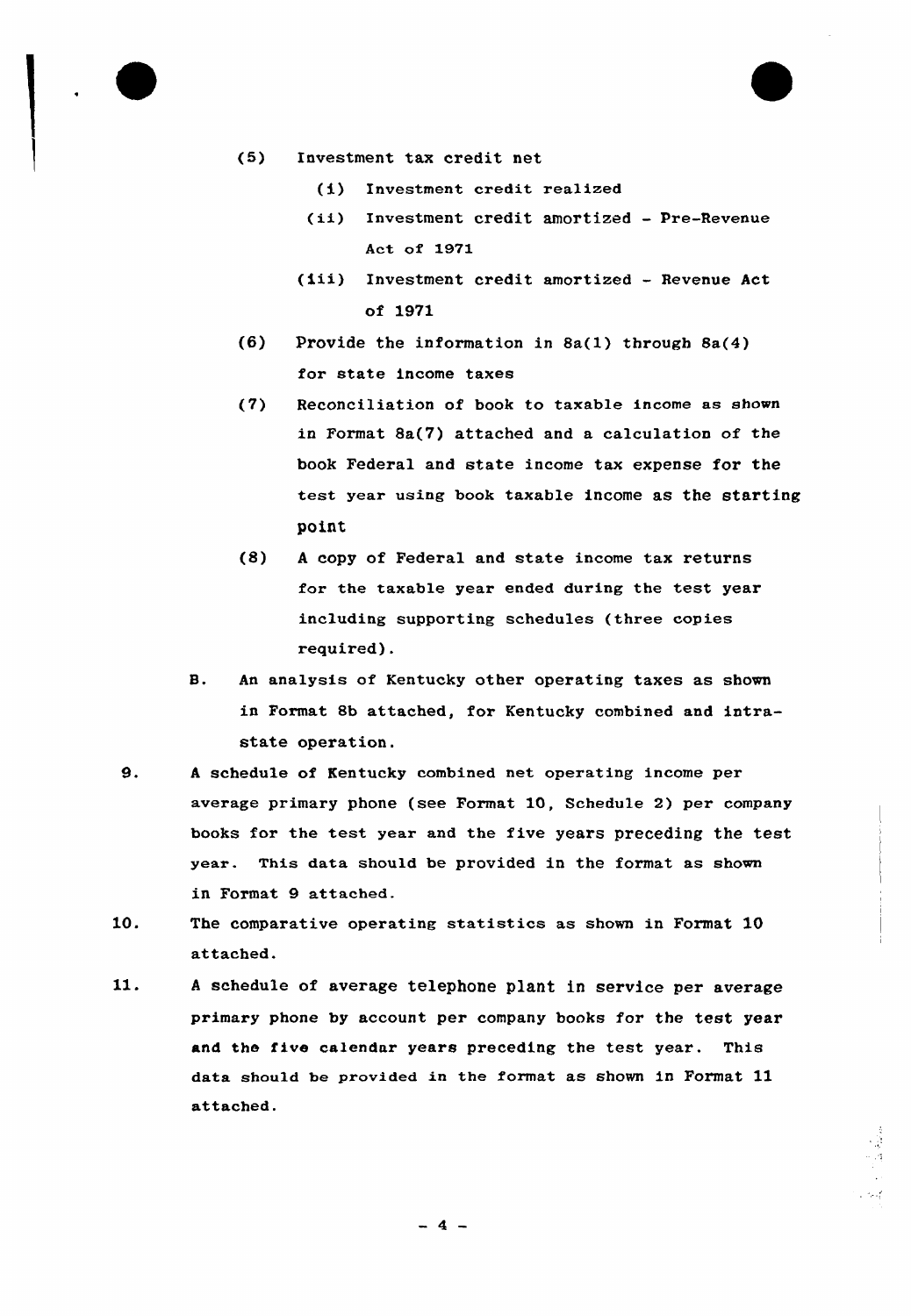

- $12.$ <sup>A</sup> statement of telephone plant in service per company books for the test year. This data should be presented in the format as shown in Format 12 attached.
- 13. A. Provide a detailed analysis of all intrastate charges booked during the test period for advertising expenditures. This analysis should include a complete breakdown of account 642 — Advertising as shown in Format 13a attached, and further should show any other advertising expenditures included in any other expense subaccounts. The analysis should moreover, be specific as to the purpose of the expenditure and the expected benefit to be derived. Expenses allocated from the parent company should be so identified.
	- B. Provide an analysis of Account 675 Other Expenses for the test period. This analysis should show a complete breakdown of this account as shown in attached Format 13b and further provide all detailed working papers supporting this analysis. As a minimum the work papers should show the date, vendor, dollar amount and a brief description of each expenditure for amounts of \$500 or more.
	- $\mathbf{C}$ . <sup>A</sup> detailed analysis of all charitable and political contributions expenses charged to intrastate operations during the test period. This analysis should indicate the amount of the expenditure, the recipient of the donation and the specific amount charged. Expenses allocated from the parent should be so identified.
	- D. provide an analysis of Account <sup>323</sup> - Miscellaneous income Charges for the test period. This analysis should show a complete breakdown of this account as shown in attached Format 13d, and further provido all detailed working papers supporting this analysis. As a minimum the work papers should show the date, vendor, dollar amount and a brief description of each expenditure for amounts of \$500 or more.

 $-5 -$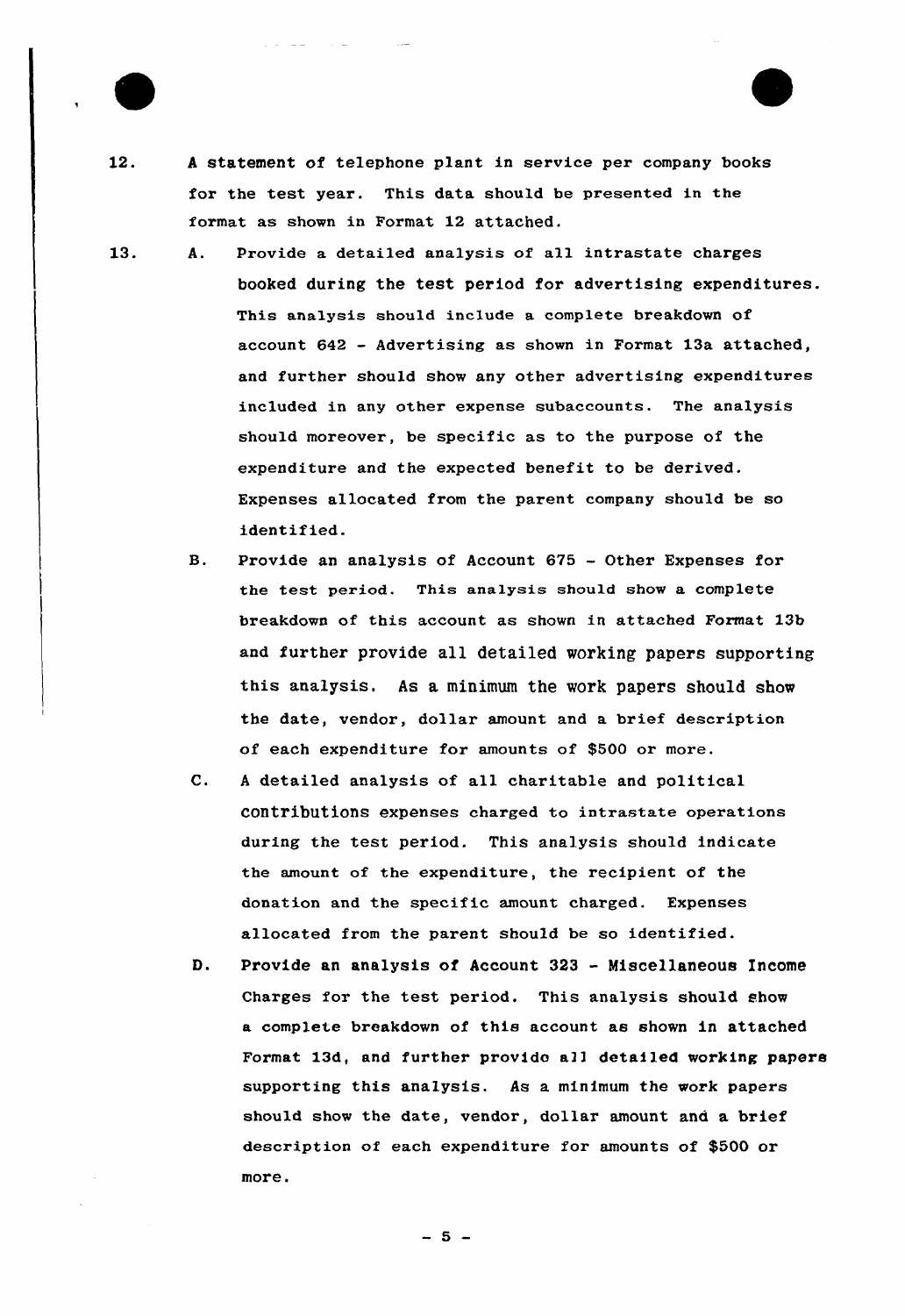

 $14.$ 

<sup>A</sup> statement describing the applicant's lobbying activities and a schedule showing the name of the individual, his salary, and all company-paid or reimbursed expenses or allowances and the account charged for all personnel for whom a principal function is that of lobbying, whether it be lobbying on the local, state, or national level.

15. Rates of return as shown in Format 15 attached.

Employee data as shown in Format 16 attached. 16.

- 17. Provide a detailed analysis of the retained earnings account for the test period and twelve month period immediately preceding the test period.
- 18. Provide the following infoxmation with regard to uncollectible accounts for the test year and the five preceding calendar years (taxable year acceptable):
	- A. Reserve account balance at the beginning of the year.
	- B. Charges to reserve account (accounts charged off).
	- C. Credits to reserve account.
	- D. Current year provision.
	- E. Reserve account balance at the end of the year.
	- F. Percent of provision to total revenue,
- 19. The dollar amount of employee concession telephone service for the twelve (12) months of the test year as shown in Format 19 attached.
- 20. Additional data relating to affiliated or parent company(s).
	- A. Consolidated parent and subsidiaries balance sheet, income statement, and statement of changes in financial position for test year and last two calendar yeaxs.
	- **B.** Schedule showing balance sheet, income statement, and retained earnings adjusting entries for Kentucky subsidiary in its consolidation with the parent company and affiliated companies.
	- e. Schedule of company's home office and/or intercompany charges; monthly for the test year and yearly for the last two calendar years. State the type of goods or services provided (i.e., supplies capitalized, data service, directory sales, management services, etc.).

 $-6 -$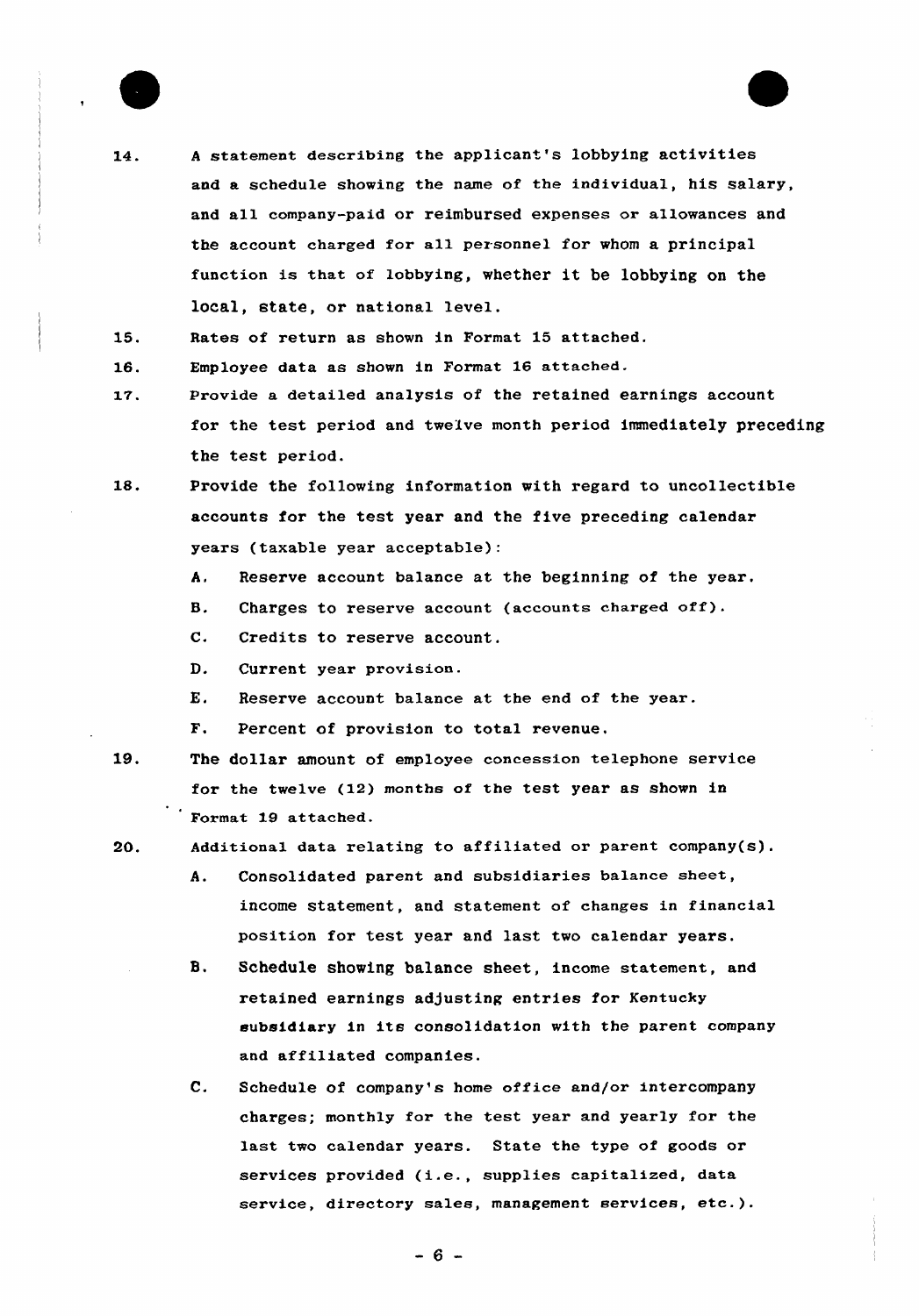

The amount by type from each billing unit and the method used in billing (i.e., direct, allocated) and basis for allocating common charges.

- D. Provide a calculation of the average (thirteen month) and the end-of-period debt and equity ratio and average (thirteen month) and end-of-period composite interest cost and preferred stock cost for the twelve months of the test period for the parent company and for the consolidated companies including all subsidiaries.
- E. Schedule of Federal income tax reductions due to filing a consolidated parent tax return for last two taxable years. Show source and type of reduction, and method and basis of allocating to companies and states.
- F. <sup>A</sup> schedule of sales by affiliated Manufacturing and/or Supply Companies separated into Manufacturing Operations and Supply Operations with a further separation into sales to affiliated System Telephone Companies, Nonaffiliated Telephone Companies, all other Sales and total fox the calendar year for all years of common affiliation.
- G. <sup>A</sup> schedule showing for each year used in 20f for affiliated Manufacturing and/or Supply Companies the weighted average capitalization xatios, effective debt interest rates and effective preferred stock dividend rates. This schedule should show the actual amounts of the various capital components as well as the ratios.
- Н. Net Income as a percent of Sales, Return on Average Investment, and Return on Average Common Equity for sales to affiliated telephone companies and on sales to nonaffiliated telephone companies separately for manufactured products and separately for items purchased for resale for the calendar years used in 20f. Also provide details for the rate of return calculations.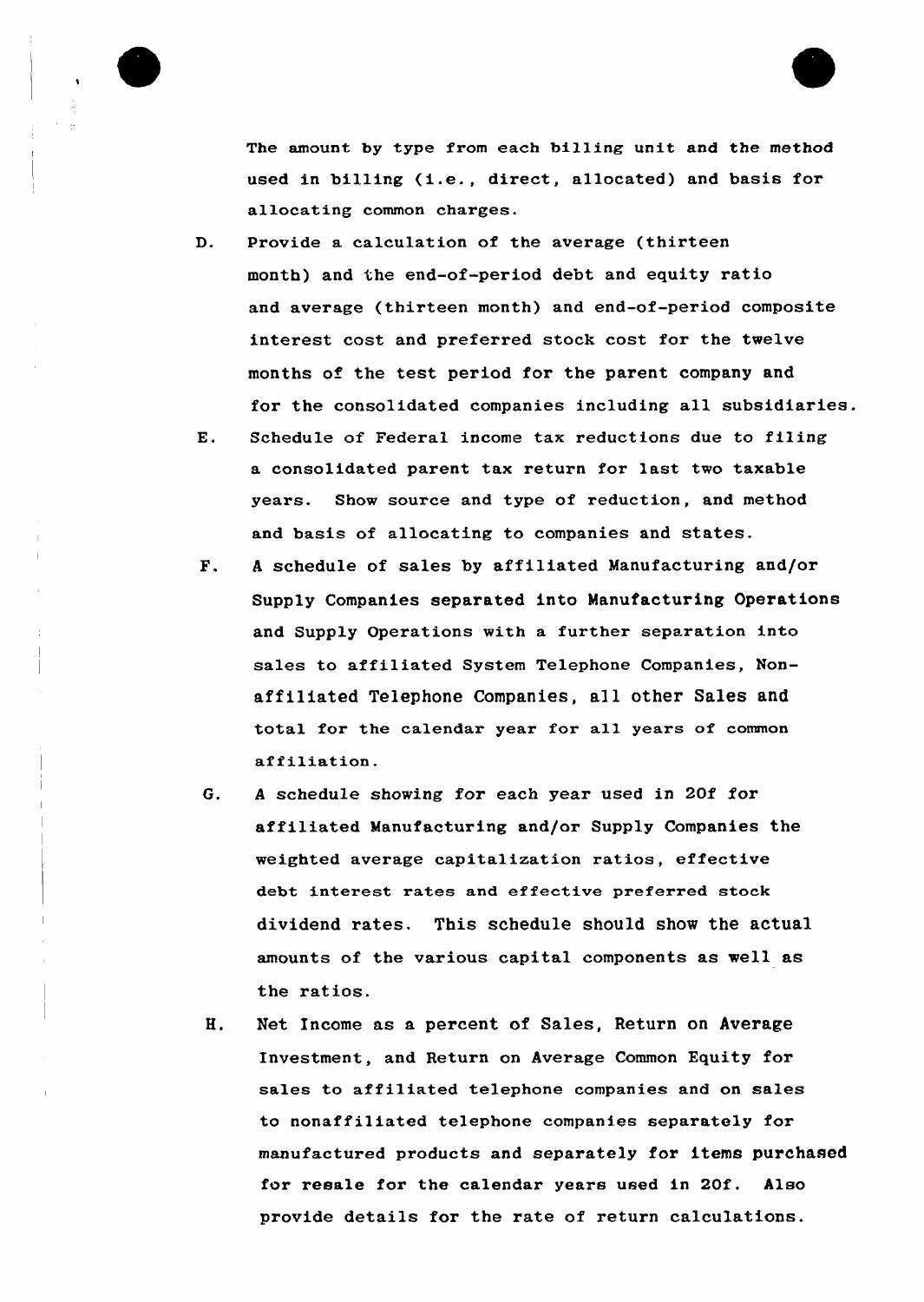

- I. On sales to the Kentucky operating telephone company used in 20f, separate purchases from the manufacturing operation into amounts capitalized and amounts expensed and from the supply operation into amounts capitalized and amounts expensed.
- J. <sup>A</sup> schedule showing the dollar amount of gross additions by major plant accounts and the percent and dollar amounts surviving at end of test year, for each of the years used in 20f. <sup>A</sup> second part of this schedule should show the dollar and percent of. equivalent amounts of depreciation reserve at the end of the test year, applicable to the surviving capitalized purchases.
- 21. <sup>A</sup> calculation of the rate or rates used to capitalize interest during construction for the test year and the three preceding calendar years. Provide a narrative explanation of each component entering into the calculation of this rate.
- 22. Provide detailed monthly income statements for each month after the test period including the month in which the hearing ends as they become available.
- 23. A. Explanation of the settlement contract or method used with South Central Bell and any other telephone companies to arrive at Applicant's Kentucky intrastate test period toll revenues. (Provide the Traffic Agreement presently in use for settlement purposes)
	- B. Explanation, with copies of appropriate supporting material, of the separation procedures used to arrive at the test period Kentucky intrastate portions of revenues, investment, expenses, taxes, reserves and any other items applicable to the case, Include discussions on cost studies which were used and periods for which studies were made.

-8-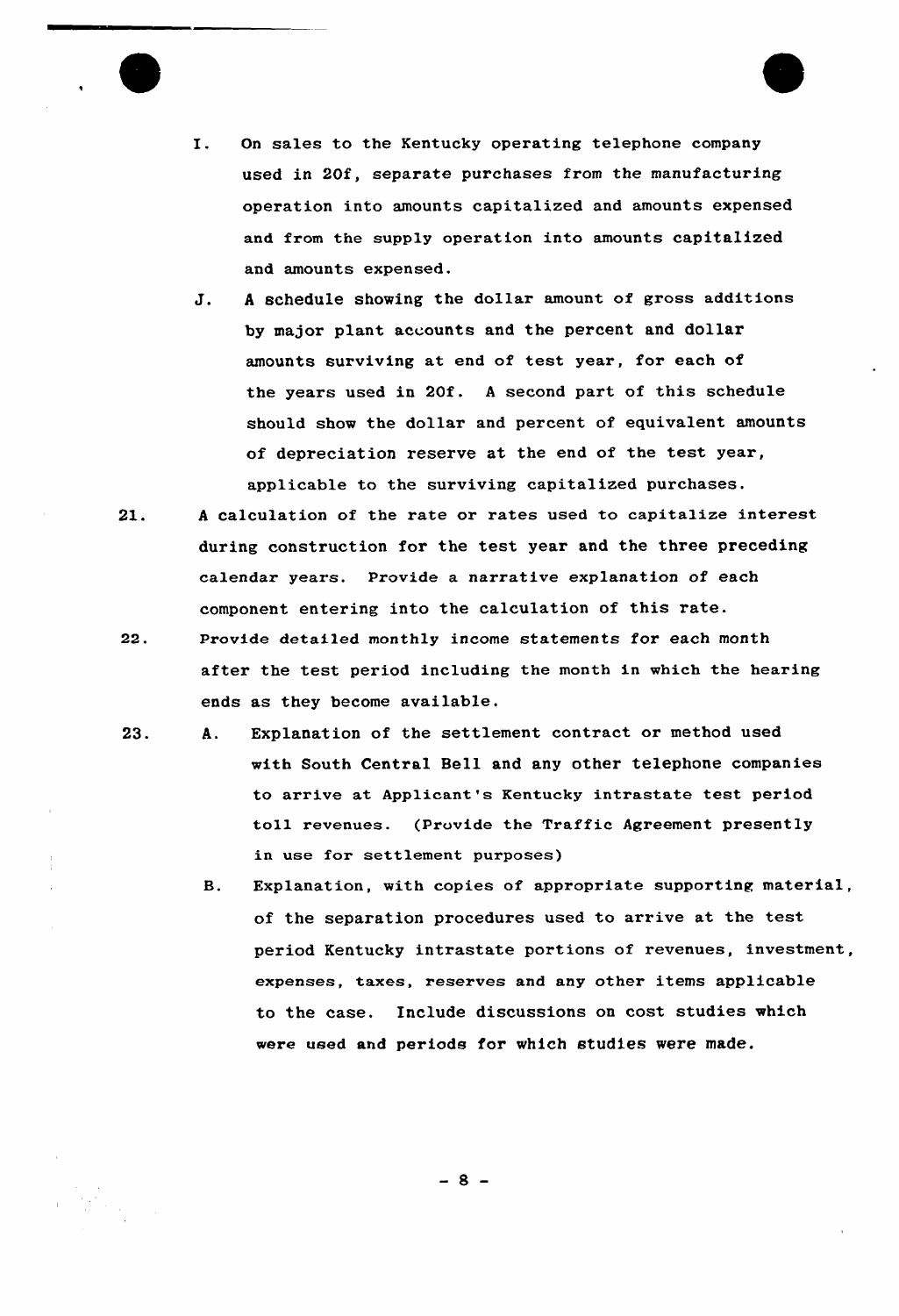

- C. <sup>A</sup> listing in comparative form of the following factors used in the cost separations studies for the last four calendar years preceding the test period and for the test period year (provide interstate toll, intrastate toll and intrastate loca1 factors where applicable):
	- (1) Subscriber line usage factors
	- (2) Subscriber plant factors
	- (3) Composite station ratios
	- (4) Conversation-minute-miles factors
	- (5) Dial equipment minutes-of-use factors (composite for all offices)
	- (6) Traffic unit factors (composite for all toll centers)
	- (7) Holding time minutes-of-use

Give the dates of the traffic studies from which the test period factors were obtained. Include a statement as to whether these factors are final or will be revised should subsequent studies prior to the hearing date show changes in them.

- $D$ . <sup>A</sup> breakdown by dollar amounts of the Kentucky intrastate toll revenues for the test period into their major class of toll service-message toll including WATS, private line, foreign exchange, and any other items contributing to the intrastate toll revenues. Include all intrastate toll revenues whether received through settlements or otherwise.
- $24.$ A. The status of all intrastate toll settlements, by major class of toll service, with South Central Bell that were pending at the beginning and at the end of the test period that would affect the test period intrastate toll revenues. Indicate the finality of these settlements with South Central Bell, and if they are not final, give the expected amounts and the expected dates they will be finalized. These amounts are to be reconciled with book entries including amounts accrued for future settlement adjustments.

 $-9-$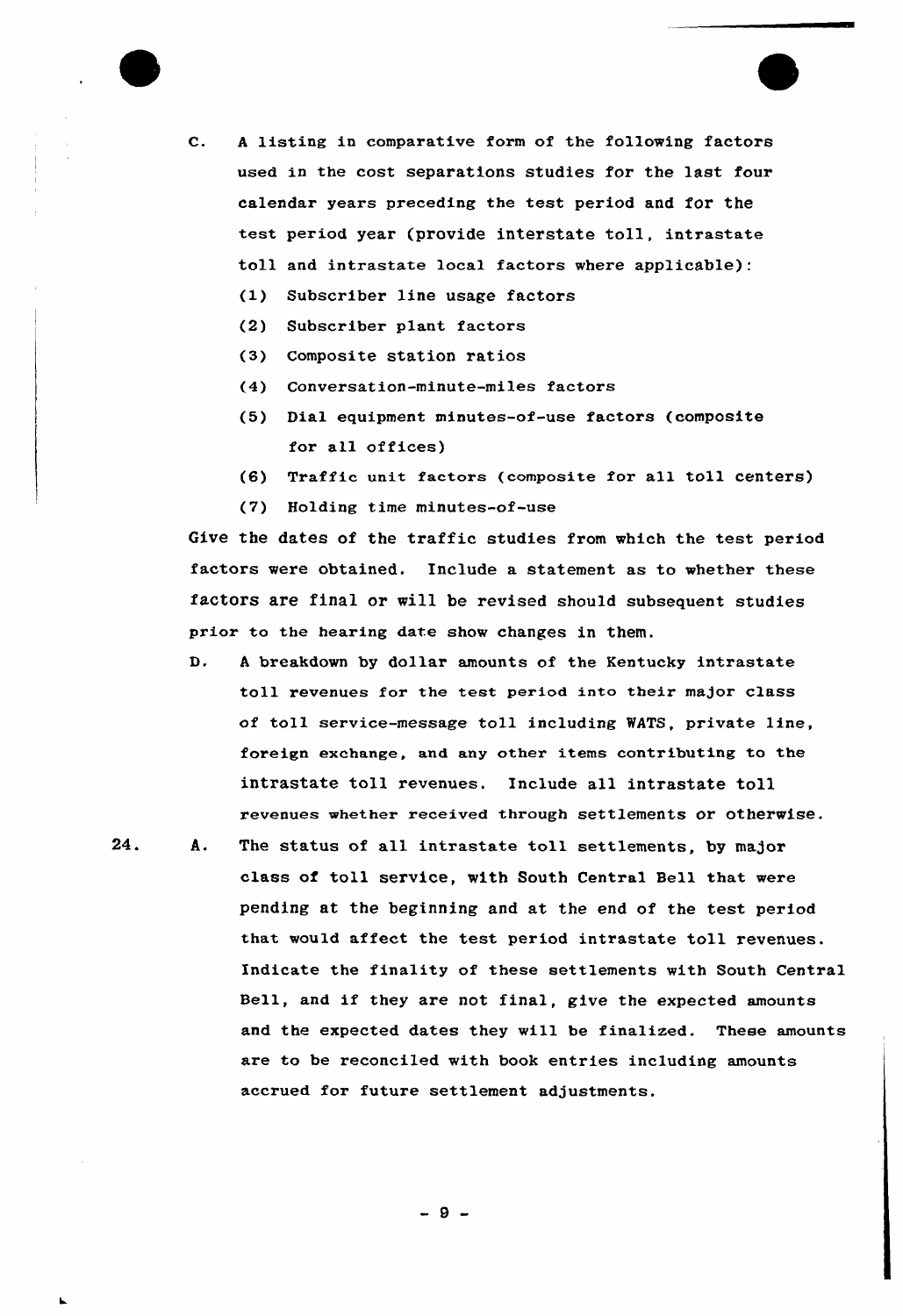

- <sup>A</sup> statement of concurrence from South Central Bell that **B.** the test period intrastate toll settlement revenue is correct giving dollar amounts for each major class of toll service settled. If concurrence cannot be obtained, provide a detailed statement of differences.
- $\mathbf{C}$ . Nritten explanations of each change or adjustment in intrastate toll settlements which was booked during the test period, but was applicable to settlements outside of the test period and which was booked outside the test period, but was applicable to settlements covering portions of the test period.
- D. Written explanation of all pro-forma adjustments made to normalize the test period intrastate toll revenues such as those caused by settlement contract changes and separation procedure changes that may effect such items as the intrastate toll rate of return used in computing toll settlements for actual cost and Division of Revenues companies.
- $E.$ Any other information the Applicant deems necessary to explain the debits and credits to its toll revenues in order to normalize its intrastate toll revenues for the test period.
- 25.
- Capital structure at end of each calendar year for the A. previous ten (10) years.
	- $\mathbf{B}$ . Capital structure at end of latest available quarter.
	- $\mathbf{C}$ . Capital structure at end of historical test period. These items should include the following information:
		- (i) class of capital
		- (ii) amount of. each class (\$)
		- (iii) ratio of each class to tota1 capitalization (iv) total capitalization (\$)

These items should be furnished for the parent, the subsidiary and for the system consolidated.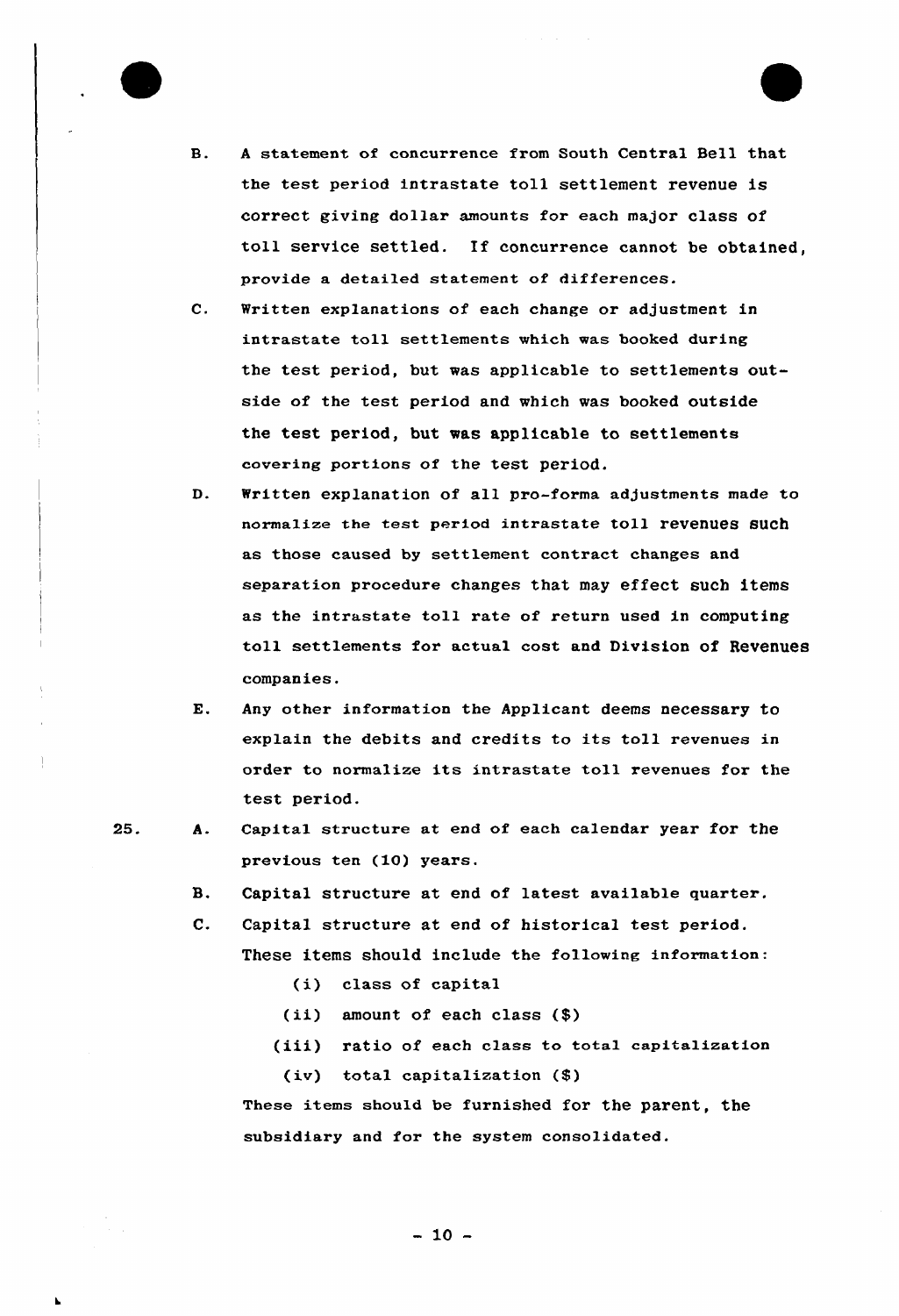

 $26.$ 

A. List all outstanding issues of long-term debt as of the end of the latest calendar year and at the end of the test period.

> This should include the following information for each outstanding issue:

| 1. date of issue |  |  | 5. cost rate at issue |  |
|------------------|--|--|-----------------------|--|
|                  |  |  |                       |  |

- 2. date of maturity 6. cost rate to maturity
- 3. amount outstanding 7. bond rating at issue-
- (Moody's, Standard & Poor's)<br>4. coupon interest rate 8. type of obligation
- B. Provide calculations of embedded cost of long-term debt at the end of each calendar year for the previous ten (10) years. Also provide this calculation for end of the test period.

Items 26 A & B should be provided for the parent and for the subsidiary where applicable and not included in the record to date.

27. A. List all outstanding issues of preferred stock as of end of the latest available calendar year and quarter and at end of the historical test period. This should include the following information for each outstanding issue:

| <b>1. issue date</b>    | 4. cost rate at issue                  |
|-------------------------|----------------------------------------|
| $2.$ amount sold $(\$)$ | 5. amount outstanding                  |
| 3. dividend rate        | 6. note any convertibility<br>features |

B. Provide calculations of embedded cost of preferred stock at the end of each of the previous ten (10) years. Also provide this calculation for the most recent quarter available and for the historical test period. Items 27 A & B should be provided for the parent company and the subsidiary where applicable and not included in the record to date.

 $-11 -$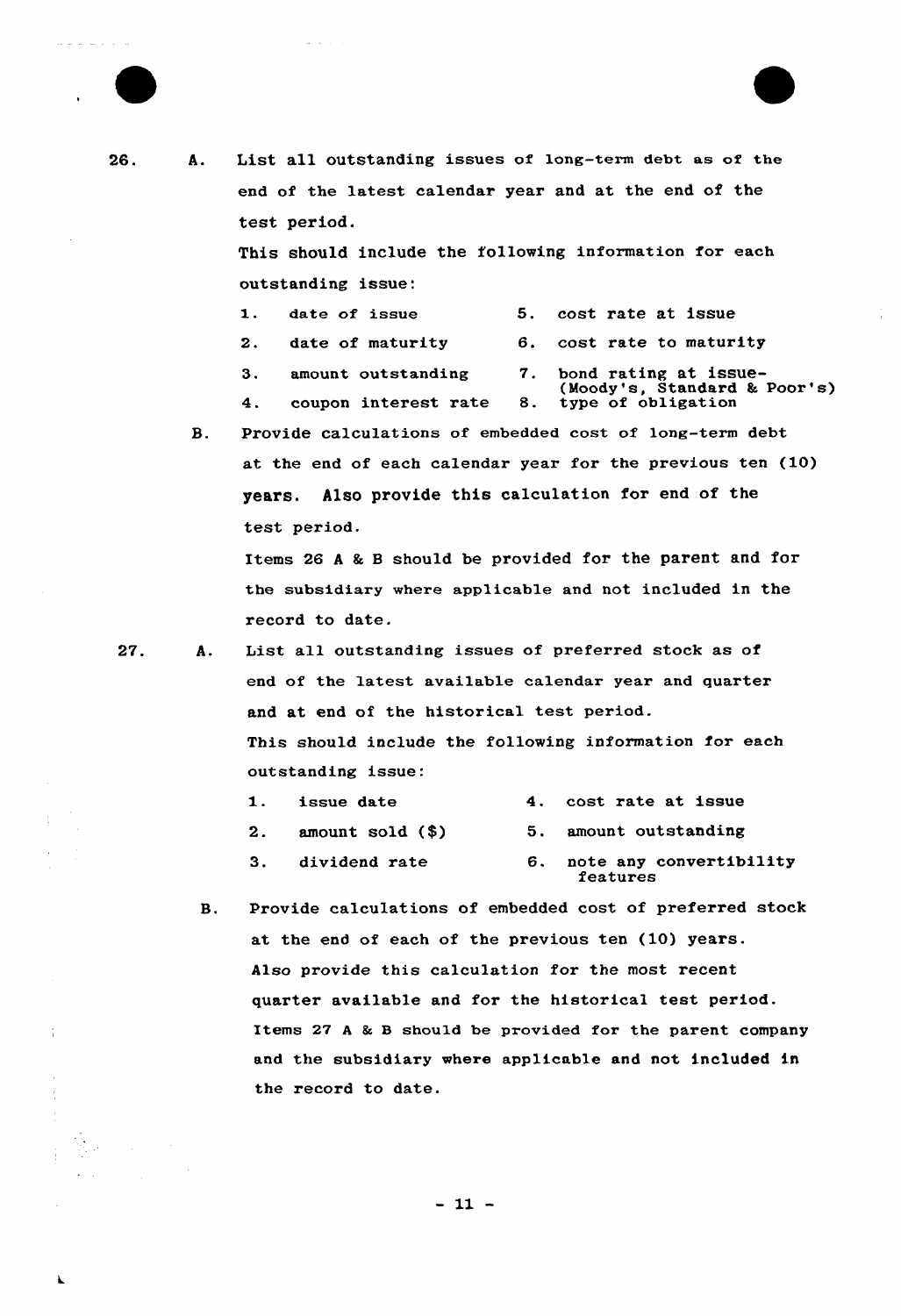| 28. | А.             | Provide a listing of all issues of common stock in                           |
|-----|----------------|------------------------------------------------------------------------------|
|     |                | the primary market during the most recent ten (10)                           |
|     |                | year period.                                                                 |
|     |                | Include the following information:                                           |
|     |                | 5.<br>net proceeds to company<br>Date of issue<br>1.                         |
|     |                | 2.<br>number of shares<br>6.<br>book value per share at                      |
|     |                | time of issue<br>3.<br>date of announcement                                  |
|     |                | selling expenses as % of<br>& registration<br>7.<br>gross issue amount       |
|     |                | price per share (net<br>4.<br>price per share to public<br>to company)<br>8. |
|     | <b>B.</b>      | Provide the following information on a quarterly and                         |
|     |                | yearly basis for the most recent ten (10) year period                        |
|     |                | available. Also provide this through the latest                              |
|     |                | available quarter.                                                           |
|     |                | average number of shares of common outstanding<br>1.                         |
|     |                | book value per share at end of period<br>2.                                  |
|     |                | З.<br>period earnings per share                                              |
|     |                | period declared dividend rate per share<br>4.                                |
|     |                | rate of return on average common equity<br>5.                                |
|     |                | rate of return on year end common equity<br>6.                               |
|     |                | Items 31 B, 5 & 6 refer to yearly figures only.                              |
|     | $\mathbf{c}$ . | Provide monthly market price information for common stock                    |
|     |                | for each month during the most recent ten (10) year period                   |
|     |                | Include the following:                                                       |
|     |                | note all stock splits by<br>4.<br>monthly high<br>1.                         |
|     |                | date and type and adjust<br>prices accordingly<br>2.<br>monthly low          |

3. monthly closing price

Items 31 A, B & C refer to the parent company.

29.

Provide figures showing computation of fixed charge coverage ratios (SEC method, pretax, including short term debt payments) at the end of each of the ten (10) most recent prior years.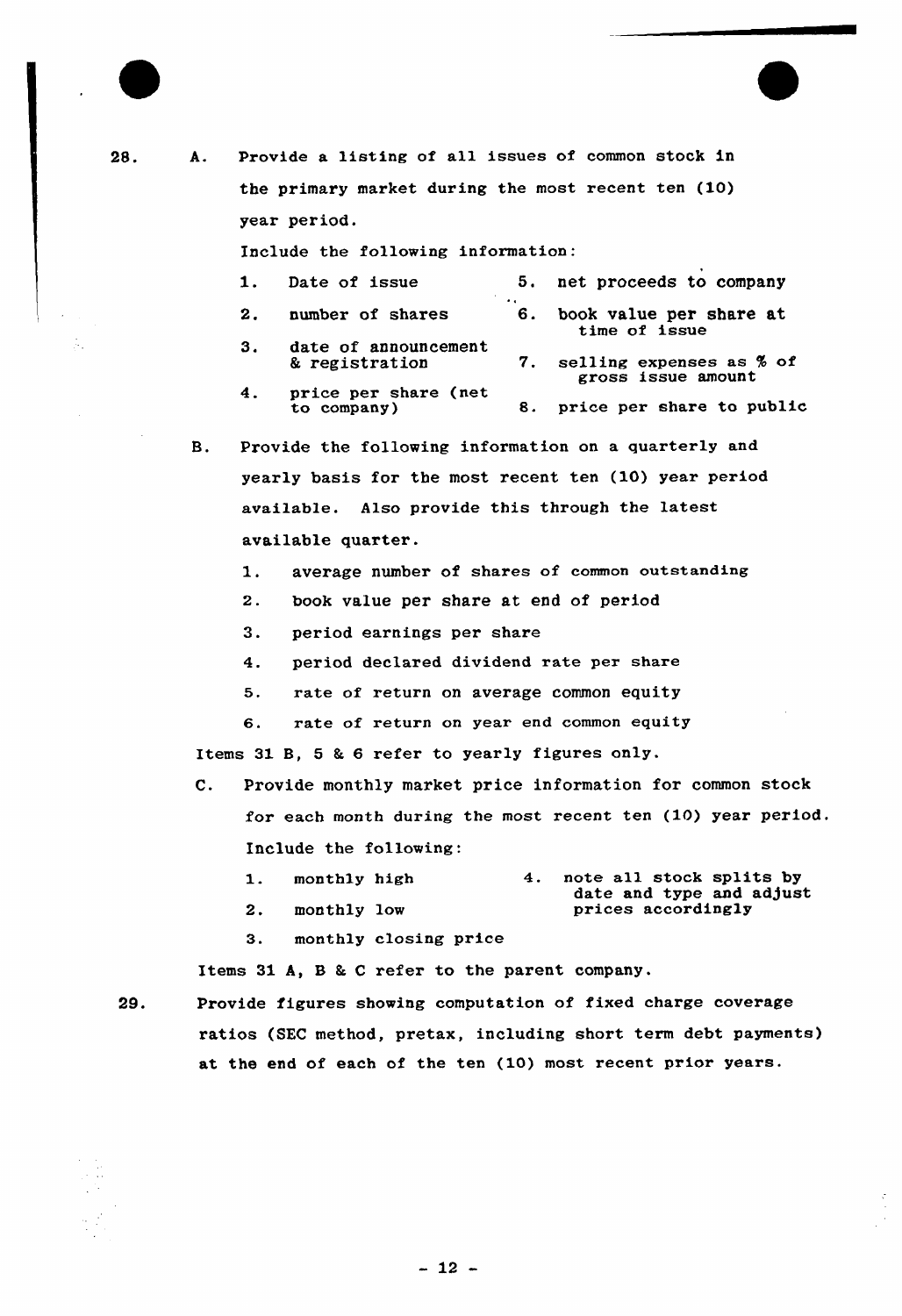

 $\bar{z}$ 

 $\hat{\mathbf{r}}$ 



9

۶

 $\ddot{\phantom{0}}$ 

š,

 $\frac{1}{\sqrt{2}}$ 

Done at Frankfort, Kentucky, this 18th day of April, 1980.

UTILITY REGULATORY COMMISSION O For the Commission Z

ATTEST:

**Secretary**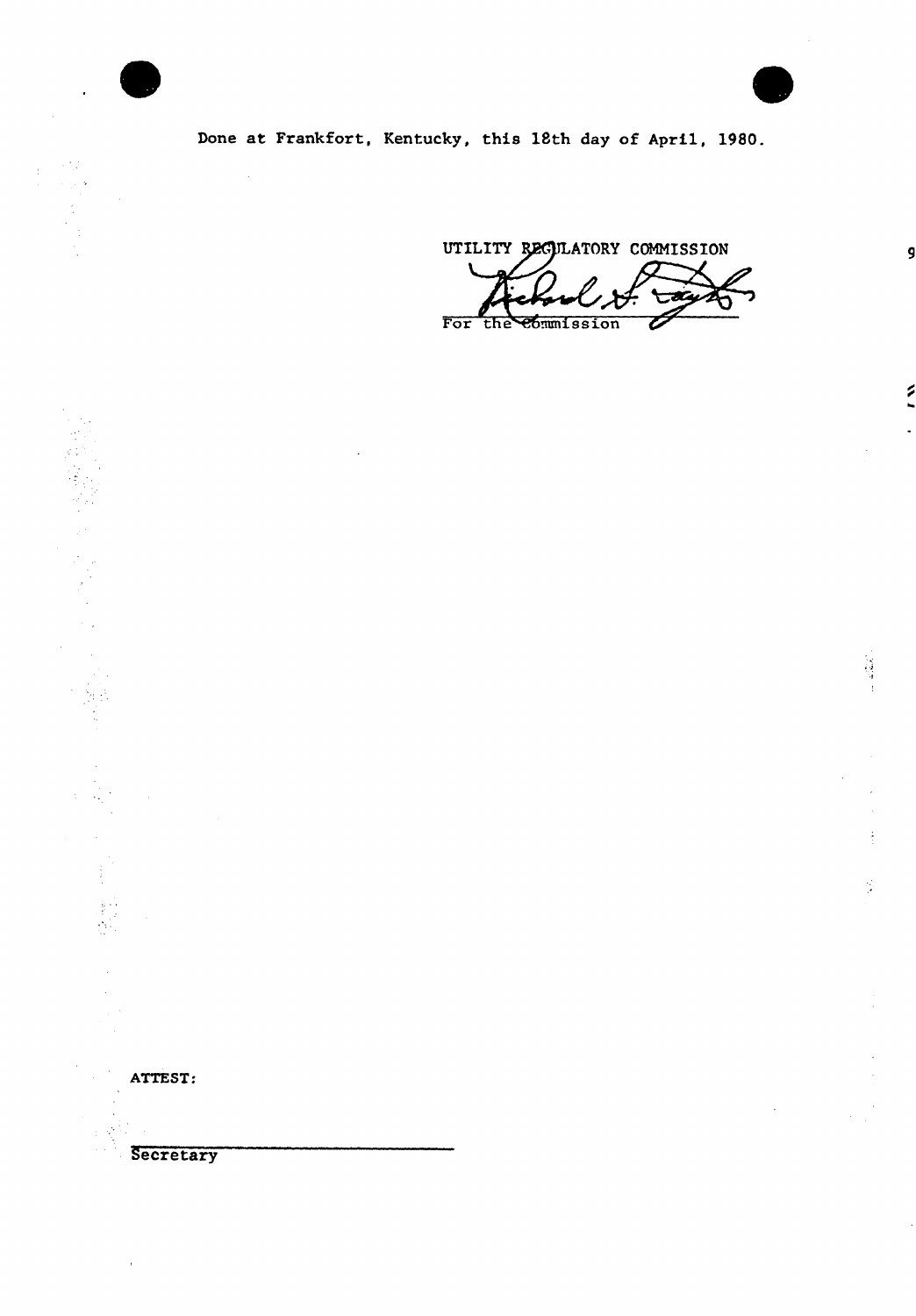|                          |                                          | CALCULATION OF AVERAGE AND END OF-PERIOD CAPITAL | 12 Months Ended December 31, 1979 |                                                                           |                                    |                         |
|--------------------------|------------------------------------------|--------------------------------------------------|-----------------------------------|---------------------------------------------------------------------------|------------------------------------|-------------------------|
| Line<br>$\sum_{i=1}^{n}$ | Item                                     | Total                                            | Long-Term<br>$\frac{1}{2}$ ebt    | Prefi<br>$rac{\frac{1}{3} \arctan \left(\frac{1}{2}\right)}{\frac{1}{3}}$ | $\frac{\text{Gamma}}{\text{frac}}$ | Other<br>Capital<br>(f) |
|                          | $\widehat{e}$                            | $\frac{Cap1tal}{(b)}$                            | $\widehat{c}$                     |                                                                           |                                    |                         |
|                          | <b>Balance</b><br>beginning of test year |                                                  |                                   |                                                                           |                                    |                         |
| 'n,                      | lst Month                                |                                                  |                                   |                                                                           |                                    |                         |
|                          | 2nd Nonth                                |                                                  |                                   |                                                                           |                                    |                         |
| \$.                      | <b>Sub Ronth</b>                         |                                                  |                                   |                                                                           |                                    |                         |
| ŗ.                       | 4th Month                                |                                                  |                                   |                                                                           |                                    |                         |
| ؞                        | <b>Sth Month</b>                         |                                                  |                                   |                                                                           |                                    |                         |
|                          | <b>Sth Month</b>                         |                                                  |                                   |                                                                           |                                    |                         |
| <u>ဇ</u> ္               | 7th Month                                |                                                  |                                   |                                                                           |                                    |                         |
| $\tilde{\mathbf{e}}$     | <b>8th Month</b>                         |                                                  |                                   |                                                                           |                                    |                         |
| $\overline{5}$           | <b>9th Month</b>                         |                                                  |                                   |                                                                           |                                    |                         |
| F.                       | 10th Month                               |                                                  |                                   |                                                                           |                                    |                         |
| <b>12.</b>               | <b>Lith Month</b>                        |                                                  |                                   |                                                                           |                                    |                         |
| 13.                      | 12th Month                               |                                                  |                                   |                                                                           |                                    |                         |
| 14.                      | Total (L1 through L13)                   |                                                  |                                   |                                                                           |                                    |                         |
| 15.                      | Average balance (L14 + 13)               |                                                  |                                   |                                                                           |                                    |                         |
| 16.                      | Average capitalization ratios            |                                                  |                                   |                                                                           |                                    |                         |

 $\sim$   $\sim$ 

 $\bar{\omega}$  in

 $\frac{1}{1}$  if applicable, provide an additional schedule in the above format excluding common equity in subsidiaries from the total company<br>capital structure. Show the amount of common equity excluded.

 $\ddot{\phantom{0}}$ 

 $2/\text{include}$  premium on class of stock.

**17.** 

End-of-period capitalization ratios

Format 2a

Continental Telephone Company

 $\label{eq:2.1} \frac{1}{2}\sum_{i=1}^{n-1} \frac{1}{2} \sum_{i=1}^{n-1} \frac{1}{2} \sum_{i=1}^{n-1} \frac{1}{2} \sum_{i=1}^{n-1} \frac{1}{2} \sum_{i=1}^{n-1} \frac{1}{2} \sum_{i=1}^{n-1} \frac{1}{2} \sum_{i=1}^{n-1} \frac{1}{2} \sum_{i=1}^{n-1} \frac{1}{2} \sum_{i=1}^{n-1} \frac{1}{2} \sum_{i=1}^{n-1} \frac{1}{2} \sum_{i=1}^{n-1} \frac{$ 

Commonwealth of Kentucky

Case No. 7790

 $\tilde{\gamma}$ 

 $\frac{Total}{(h)}$ <br>Comann<br>Equity

 $\ddot{\phantom{0}}$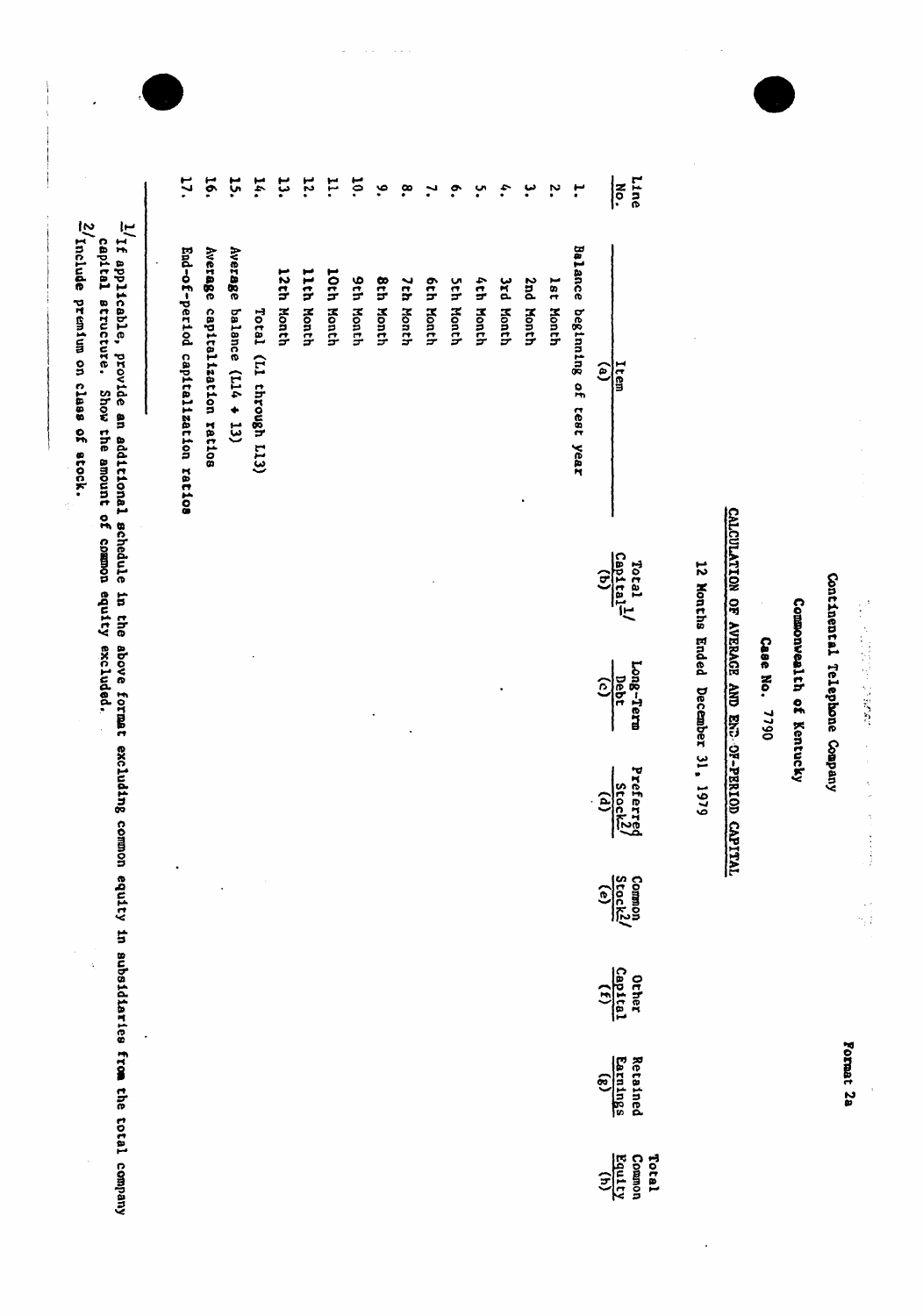| $\cdot$<br>ò,        | Account Title and<br>Account Number<br>Prior Year<br>Test Year<br>Increase (Decrease) |                                                                   |          |                     |                               |                                 |          |
|----------------------|---------------------------------------------------------------------------------------|-------------------------------------------------------------------|----------|---------------------|-------------------------------|---------------------------------|----------|
|                      | lat<br>Month                                                                          |                                                                   |          |                     |                               |                                 |          |
|                      | Honth<br>bas                                                                          |                                                                   |          |                     |                               |                                 |          |
|                      | <b>honch</b><br><b>ard</b>                                                            |                                                                   |          |                     |                               |                                 |          |
|                      | Month<br>4th                                                                          |                                                                   |          |                     |                               |                                 |          |
|                      | Month<br>Şth                                                                          | <u>COMPARISON OF TEST VEAR ACCOUNT BALANCES WITH THOSE OF THE</u> | Case No. | <b>Commonwealth</b> | Continental Telephone Company |                                 |          |
|                      | <b>Month</b><br><b>ech</b>                                                            |                                                                   | 0644     | of Kentucky         |                               |                                 |          |
|                      | $\ddot{\phantom{a}}$<br>$\overline{\phantom{a}}$<br>7th<br>Month                      |                                                                   |          |                     |                               | $\cdot$<br>$\ddot{\phantom{0}}$ |          |
| $\ddot{\phantom{0}}$ | Month<br>8 th                                                                         |                                                                   |          |                     |                               |                                 |          |
|                      | Month<br>9th                                                                          |                                                                   |          |                     |                               |                                 |          |
|                      | 10th<br>Month                                                                         |                                                                   |          |                     |                               |                                 |          |
|                      | 11th<br>Month                                                                         |                                                                   |          |                     |                               |                                 | Format 4 |
|                      | 12th<br>Month                                                                         |                                                                   |          |                     |                               |                                 |          |
|                      | Total                                                                                 |                                                                   |          |                     |                               |                                 |          |

 $\ddot{\phantom{0}}$ 

 $\frac{1}{2}$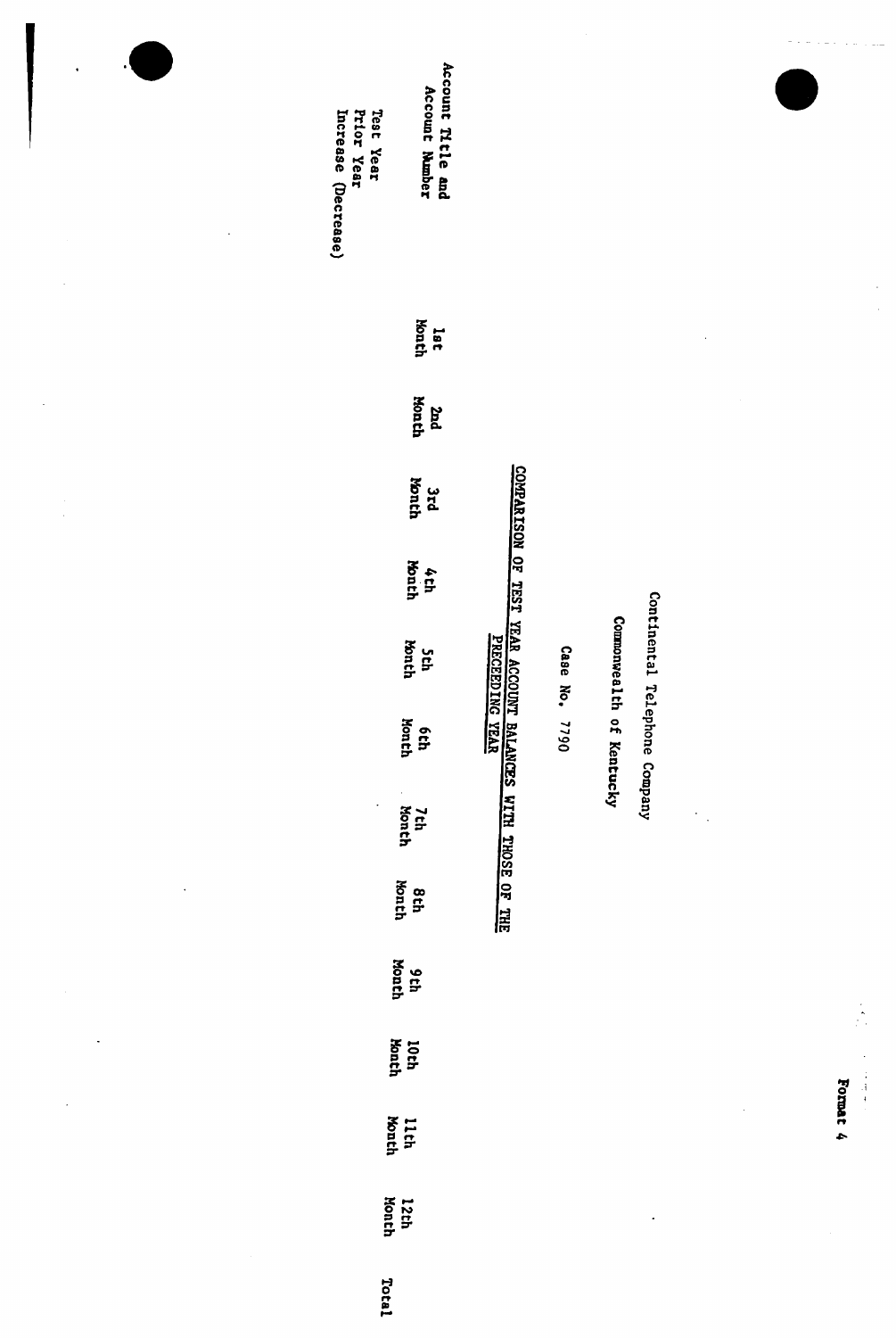Format 7c

### Continental Telephone Company

### Commonwealth of Kentucky

### Case No. 7790

# ANALYSIS OF SALARIES AND WAGES CHARGED TO EXPENSE TEST YEAR ENDING December 31, 1979

|                         |                |                                                                               |                                  |                               |                         | 12 Months Ended                   |                       |                          |
|-------------------------|----------------|-------------------------------------------------------------------------------|----------------------------------|-------------------------------|-------------------------|-----------------------------------|-----------------------|--------------------------|
| Line                    |                |                                                                               |                                  |                               |                         | Calendar Years Prior to Test Year |                       | Test                     |
| No.                     |                | Item<br>$\overline{(\mathbf{a})}$                                             | 5th<br>$\overline{(\mathbf{b})}$ | .4th<br>$\overline{(\infty)}$ | 3rd<br>$\overline{(d)}$ | 2nd<br>$\overline{(\mathsf{e})}$  | lst<br>$\overline{f}$ | Year<br>$\overline{(g)}$ |
| $\mathbf{1}$            | Maintenance    |                                                                               | \$                               | \$                            | \$                      | \$                                | \$                    | \$                       |
| $\mathbf{2}$            | <b>Traffic</b> |                                                                               |                                  |                               |                         |                                   |                       |                          |
| $\overline{\mathbf{3}}$ | Commercial     |                                                                               |                                  |                               |                         |                                   |                       |                          |
| 4                       |                | Revenue Accounting                                                            |                                  |                               |                         |                                   |                       |                          |
| $\mathbf{5}$            |                | General Office and<br>Administrative Salaries:                                |                                  |                               |                         |                                   |                       |                          |
| 6                       | (a)            | <b>Executive Department</b>                                                   |                                  |                               |                         |                                   |                       |                          |
| $\overline{\mathbf{z}}$ | (b)            | Accounting Department <sup>A/</sup>                                           |                                  |                               |                         |                                   |                       |                          |
| 8                       | (c)            | <b>Treasury Department</b>                                                    |                                  |                               |                         |                                   |                       |                          |
| 9                       |                | (d) Law Department                                                            |                                  |                               |                         |                                   |                       |                          |
| 10                      | (e)            | Other General Office<br>Salaries                                              |                                  |                               |                         |                                   |                       |                          |
| $\bf{11}$               |                | (f) General Office and<br>Administrative Salaries<br>allocated to<br>Kentucky |                                  |                               |                         |                                   |                       |                          |
| 12                      |                | Total General Office<br>Administrative Salaries<br>(Line 6 thru 11)           |                                  |                               |                         |                                   |                       |                          |
| 13 <sup>°</sup>         | a c            | Total Salaries and Wages<br>Charged Expense<br>(Lines 1 thru $4 +$ Line 12)   |                                  |                               |                         |                                   |                       |                          |
| 14                      |                | Construction                                                                  |                                  |                               |                         |                                   |                       |                          |
| 15                      |                | Total Salaries and Wages                                                      |                                  | s.                            | S.                      | S                                 | s                     |                          |
|                         |                |                                                                               |                                  |                               |                         |                                   |                       |                          |

A/ Excluding Revenue Accounting Salaries and Wages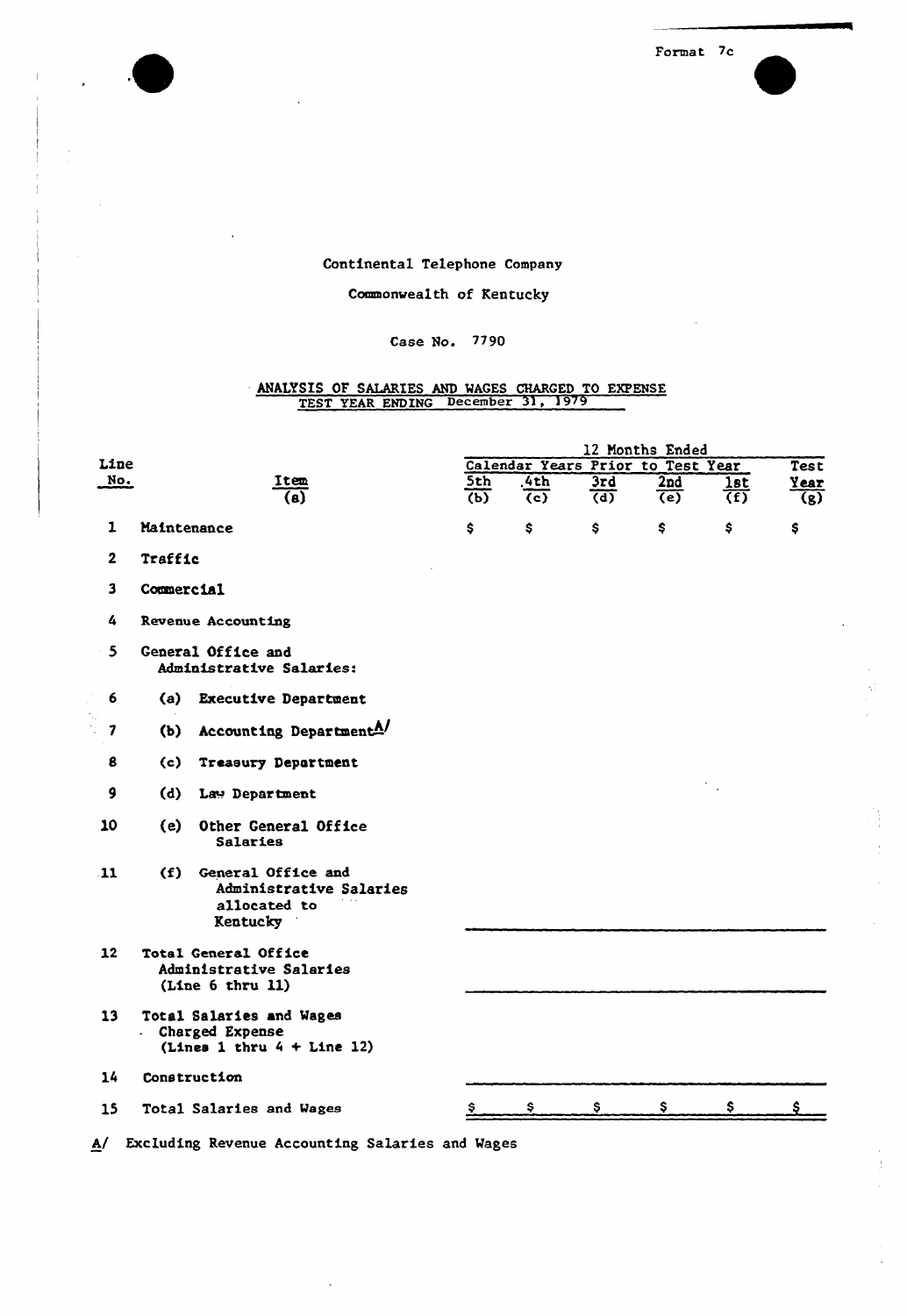Schedule 1 Format 8a(7)

 $\frac{1}{1}$ 

Continental Telephone Company of Kentucky

Case No. 7790

# RECONCILIATION OF BOOK NET INCOME AND FEDERAL TAXABLE INCOHE

12 Months Ended December 31, 1979

| Taxable income per return<br>Book taxable income<br>Flow through items:<br>Differences between book taxable income<br>Net<br>bbA<br>and taxable income per tax return:<br>Deduct (itemize)<br>Add (itemize)<br>Add (1temize)<br>Deduct (itemize)<br>္<br>견<br>့<br>ŗ<br>٣<br>္<br>income per books<br>income taxes:<br>State income taxes charged to<br>State income taxes<br>Federal income tax deferred<br>Federal income<br>Federal income tax deferred -<br>Federal income taxes charged to<br>Investment tax credit adjustment<br>other income and deductions<br>Depreciation<br>other income and deductions<br><b>Other</b><br>. Total<br>$\frac{1}{2}$<br>tax - Current<br>Combined<br>$\epsilon$<br>$\frac{Ky}{(b)}$<br>Intrastate | $\overline{\mathbf{a}}$ | 16.1 | ភ្ | $\frac{17}{10}$ | $\mathbf{1}$ | IO. | ۹ | $\infty$ |  | <u>့</u> | <u>ب</u> |  |  |  | Line<br>No. |
|--------------------------------------------------------------------------------------------------------------------------------------------------------------------------------------------------------------------------------------------------------------------------------------------------------------------------------------------------------------------------------------------------------------------------------------------------------------------------------------------------------------------------------------------------------------------------------------------------------------------------------------------------------------------------------------------------------------------------------------------|-------------------------|------|----|-----------------|--------------|-----|---|----------|--|----------|----------|--|--|--|-------------|
|                                                                                                                                                                                                                                                                                                                                                                                                                                                                                                                                                                                                                                                                                                                                            |                         |      |    |                 |              |     |   |          |  |          |          |  |  |  |             |
|                                                                                                                                                                                                                                                                                                                                                                                                                                                                                                                                                                                                                                                                                                                                            |                         |      |    |                 |              |     |   |          |  |          |          |  |  |  |             |
|                                                                                                                                                                                                                                                                                                                                                                                                                                                                                                                                                                                                                                                                                                                                            |                         |      |    |                 |              |     |   |          |  |          |          |  |  |  |             |

- NOTE:  $\widetilde{33}$
- $\ddot{\boldsymbol{\theta}}$ Provide a calculation of the amounts shown on Lines 3 through 7 above.<br>Provide work papers showing the calculation of straight-line tax depreciation and accelerated tax<br>depreciation and all other work papers in support of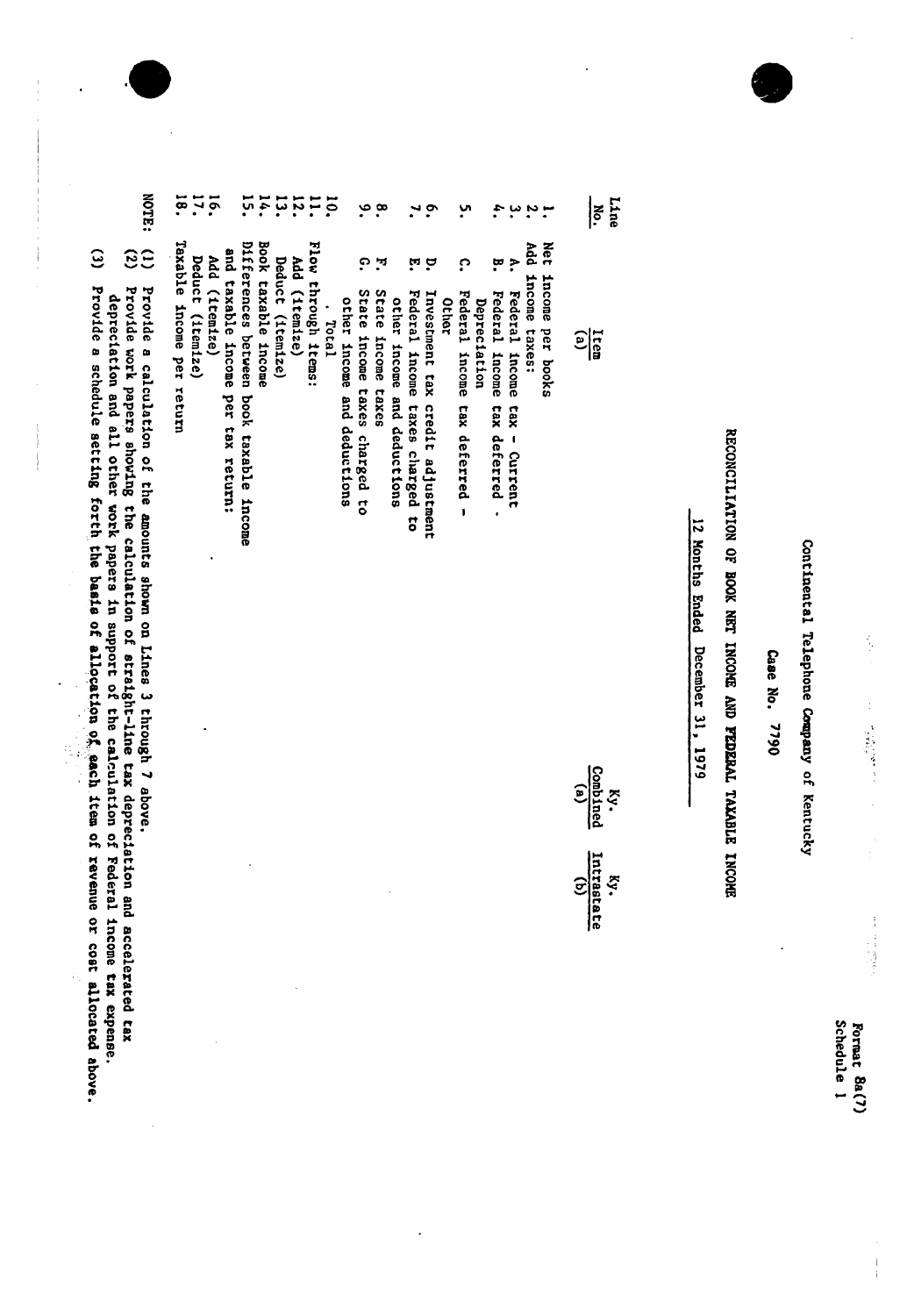Continental Telephone Company of Kentucky

Case No. 1790

# EIGONI SUGARAT STATE TWOONI THOOR AND STATE INCORPORT

12 Months Ended December 31, 1979

| $\mathbf{a}$       |                             |                                 | σ                                |              |                               |              |                                  |                              |                   |                      | $\frac{\text{Mn}}{\text{M0}}$ .                                                   |
|--------------------|-----------------------------|---------------------------------|----------------------------------|--------------|-------------------------------|--------------|----------------------------------|------------------------------|-------------------|----------------------|-----------------------------------------------------------------------------------|
| ٦,                 |                             | ়                               |                                  |              | <b>ှ</b>                      |              |                                  | Ļ.                           |                   |                      |                                                                                   |
| State income taxes | other income and deductions | Federal income taxes charged to | Investment tax credit adjustment | <b>Other</b> | Federal income tax deferred - | Depreciation | B. Federal income tax deferred - | Federal income tax - Current | Add income taxes: | Net income per books | $\frac{1}{2}$                                                                     |
|                    |                             |                                 |                                  |              |                               |              |                                  |                              |                   |                      | <b>Combined</b><br>$\kappa$<br>$\widehat{\mathbf{e}}$<br>Ky.<br>Intrastate<br>(b) |

**1114.1** Differences between book taxable income and taxable income per tax return:

Book taxable income

Deduct (itemize) Add (1temize)

 $10.1$ 

Flow through items:

Total

ە

္

State income taxes charged to

other income and deductions

- 16. Add (1temize)
- Deduct (itemize)
- Taxable income per return
- $\overline{18}$ .
- **NOTR:** Provide a calculation of the amounts shown on Lines 8 and 9 above.
- $\widetilde{33}$ Provide work papers showing the calculation of atraight-line tax depreciation and accelerated tax depreciation and all other work papers in support of the calculation of State income tax expense.
- $\ddot{\omega}$ Provide a schedule setting forth the basis of allocation of each item of revenue or cost allocated above.

j

医皮肤 医血管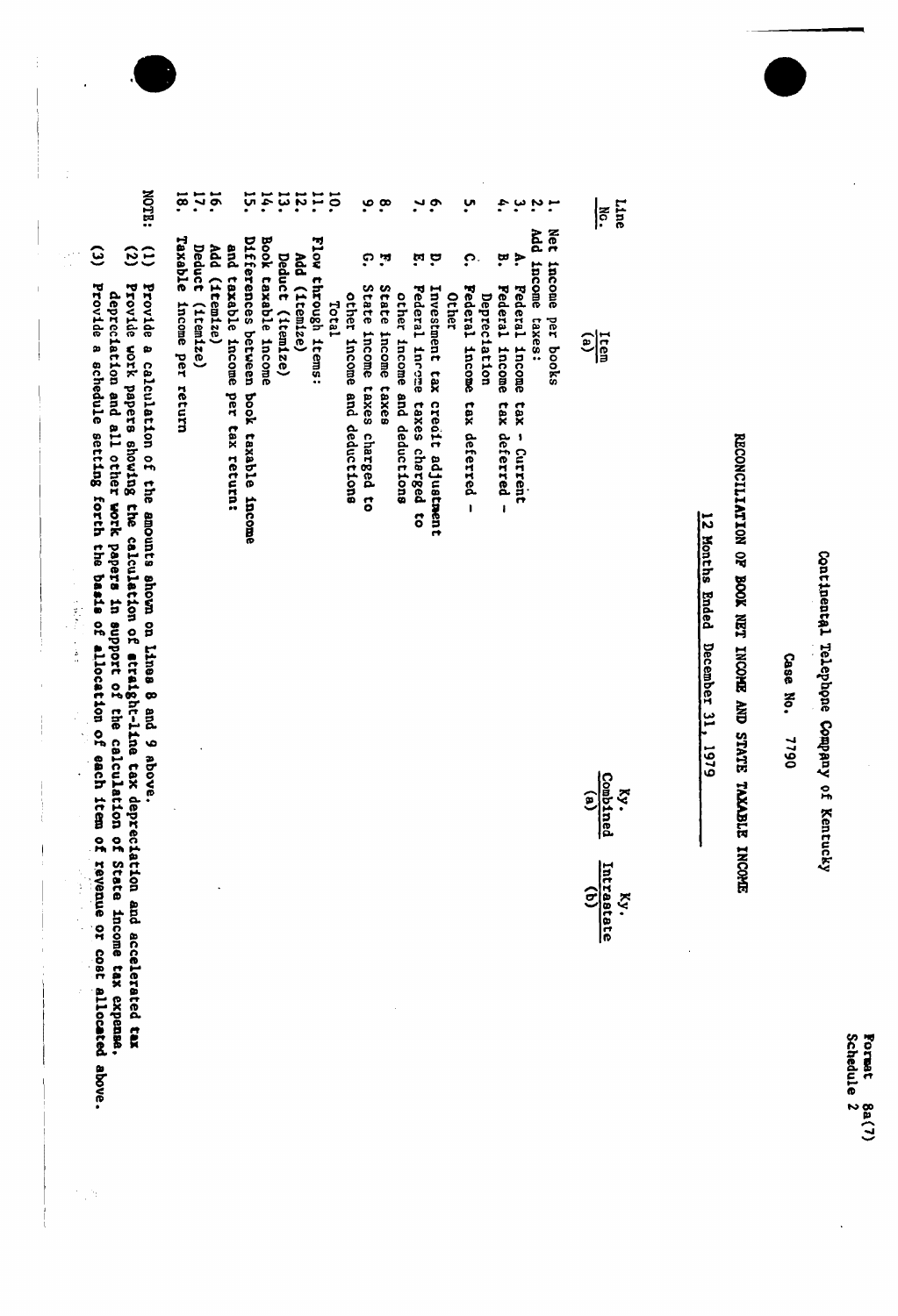

l,

 $\frac{1}{3}$ 

J.

一、一、就是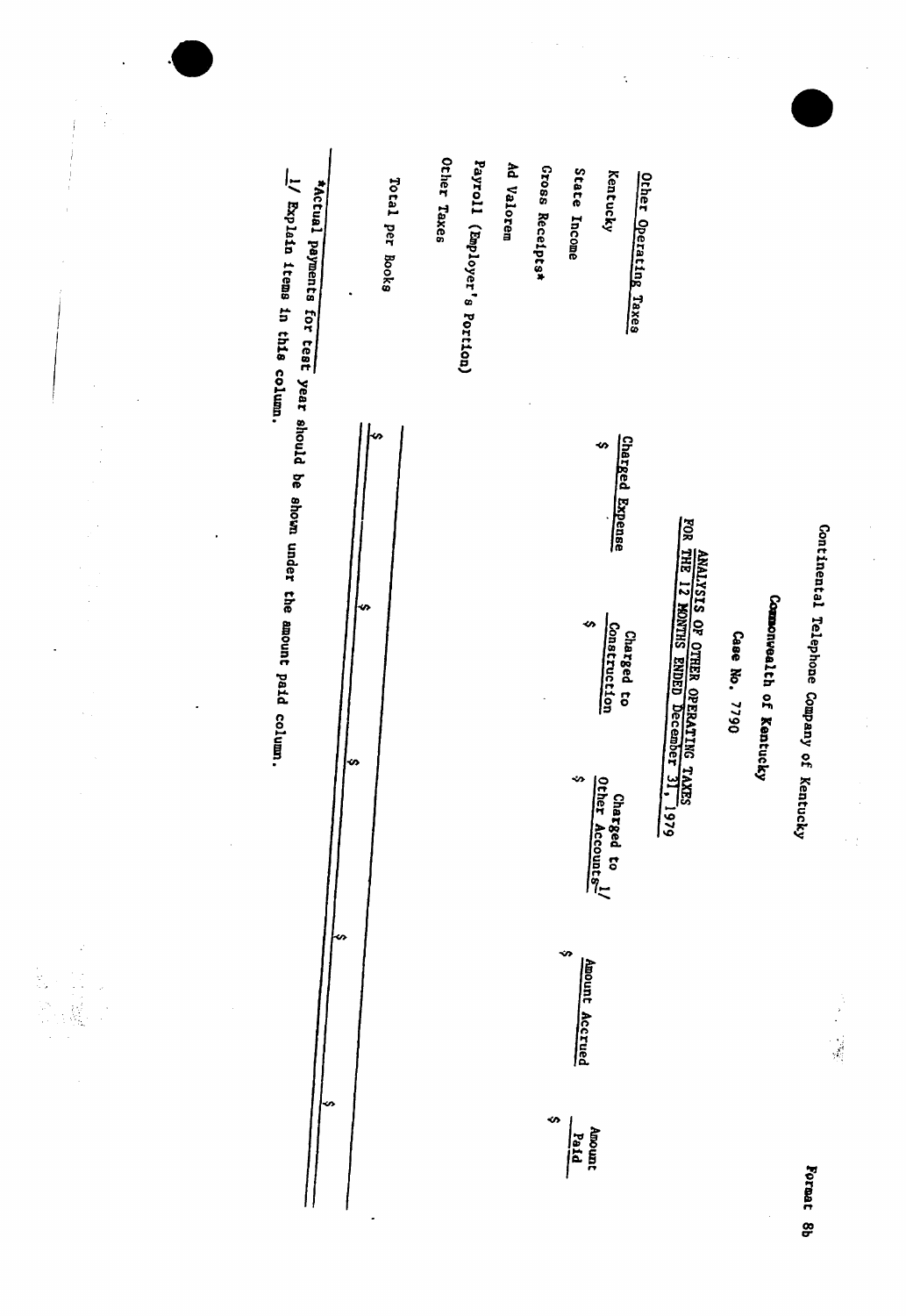Continental Telephone Company of Kentucky

 $\ddot{\phantom{0}}$  $\hat{\boldsymbol{\beta}}$ 

 $\frac{1}{2}$ 

Case No. 7790

**EXTRUCKY COMBINED** ANUMA VANUT

 $\ddot{\phantom{1}}$ 

| 22.                                            | 21.                  | <b>19.</b><br>18.<br>17.<br>$\tilde{\mathbf{e}}$                                                                | $\ddot{5}$               | $r \approx 2.7777$<br>$\mathbf{h}$                                                                                                                                                                                                                     | °.<br>$\ddot{.}$<br>$\ddot{\phantom{0}}$<br>يب                                                                                                        | <b>Line</b><br>$\tilde{\tilde{c}}$                                                      |                                                                                      |
|------------------------------------------------|----------------------|-----------------------------------------------------------------------------------------------------------------|--------------------------|--------------------------------------------------------------------------------------------------------------------------------------------------------------------------------------------------------------------------------------------------------|-------------------------------------------------------------------------------------------------------------------------------------------------------|-----------------------------------------------------------------------------------------|--------------------------------------------------------------------------------------|
| Total average primary phone (13-month average) | Net operating income | Operating Taxes<br>Other operating taxes<br>State income taxes<br>Federal income taxes<br>Total operating taxes | Net<br>operating revenue | Operation and Maintenance Expenses<br>Other operating expenses<br>General office salaries and expenses<br>Traffic expenses<br>Commercial expenses<br>Depreciation and amortization<br>Maintenance expenses<br>Total operation and maintenance expenses | Operating Revenues<br>Uncollectibles - debit<br>Miscellaneous revenues<br>Toll service revenues<br>Local service revenues<br>Total operating revenues | $\frac{\text{Item}}{\text{(a)}}$                                                        | NET OPERATING INCOME PER AVERAGE PRIMARY PHONE<br>TEST YEAR ENDING December 31, 1980 |
|                                                |                      |                                                                                                                 |                          |                                                                                                                                                                                                                                                        |                                                                                                                                                       | 의<br><b>Calendar</b>                                                                    |                                                                                      |
|                                                |                      |                                                                                                                 |                          |                                                                                                                                                                                                                                                        |                                                                                                                                                       | Years Prio<br><u>이후</u>                                                                 |                                                                                      |
|                                                |                      |                                                                                                                 |                          |                                                                                                                                                                                                                                                        |                                                                                                                                                       | 12 Months<br>$\frac{\Omega}{\Omega}$<br>$\overline{\mathbf{c}}$<br><b>Ended</b><br>Test |                                                                                      |
|                                                |                      |                                                                                                                 |                          |                                                                                                                                                                                                                                                        |                                                                                                                                                       | Year<br>$\frac{3}{2}$                                                                   |                                                                                      |
|                                                |                      |                                                                                                                 |                          |                                                                                                                                                                                                                                                        |                                                                                                                                                       | $\frac{1st}{(t)}$                                                                       |                                                                                      |
|                                                |                      |                                                                                                                 |                          |                                                                                                                                                                                                                                                        |                                                                                                                                                       | $\frac{\overline{res}}{\overline{res}}$                                                 |                                                                                      |

 $\cdot$ 

 $\ddot{\phantom{0}}$ 

 $\ddot{\phantom{1}}$ 

 $\frac{1}{2}$ 

 $\begin{array}{c} 1 \\ 1 \\ 1 \end{array}$ 

**Format 9**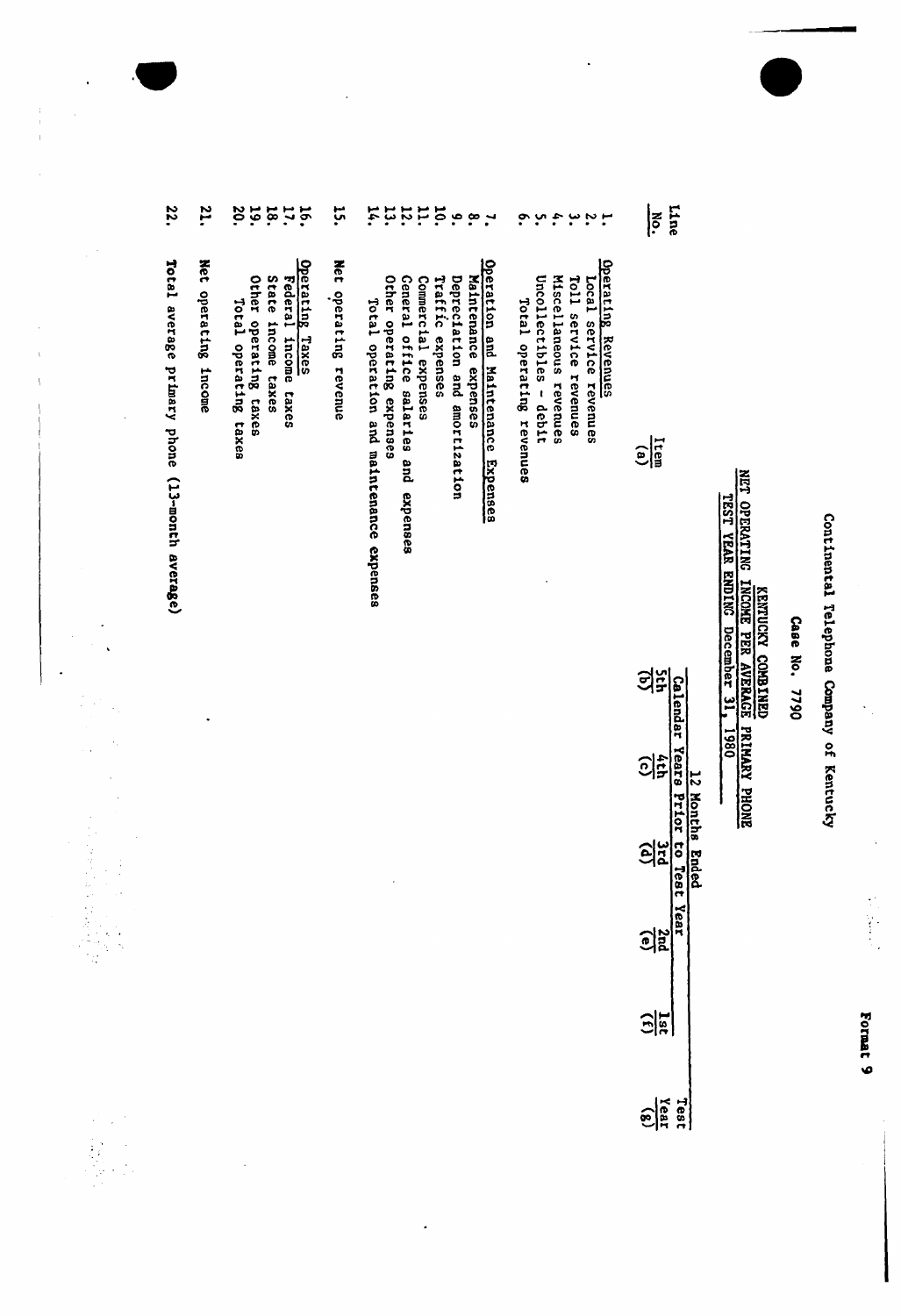

 $\bullet$ 

ł,

i.

 $\leq$ 

 $\bar{z}$ 



 $\bar{z}$ 

### Continental Telephone Company of Kentucky

Commonwealth of Kentucky

### Case No. 7790

# NUMBER OF EMPLOYEES<br>TEST YEAR ENDING December 31, 1979

| Period                                                         | Total<br>(a) | Maintenance<br>(b) | Traffic<br>(c) | Commercial<br>(d) | General<br>Office<br>(e) |
|----------------------------------------------------------------|--------------|--------------------|----------------|-------------------|--------------------------|
| Month prior<br>to Test Year                                    |              |                    |                |                   |                          |
| 1st Month of<br>Test Year                                      |              |                    |                |                   |                          |
| 2nd Month                                                      |              |                    |                |                   |                          |
| 3rd Month                                                      |              |                    |                | $\bullet$         |                          |
| 4th Month                                                      |              |                    |                |                   |                          |
| 5th Month                                                      |              |                    |                |                   |                          |
| 6th Month                                                      |              |                    |                |                   |                          |
| 7th Month                                                      |              |                    |                |                   |                          |
| 8th Month                                                      |              |                    |                |                   |                          |
| 9th Month                                                      |              |                    |                |                   |                          |
| 10th Month                                                     |              |                    |                |                   |                          |
| 11th Month                                                     |              |                    |                |                   |                          |
| 12th Month                                                     |              |                    |                |                   |                          |
|                                                                |              |                    |                |                   |                          |
| A 13-Month Average<br>For Calendar Years Prior<br>to Test Year |              |                    |                |                   |                          |

 $\ddot{\phantom{a}}$ 

 $\ddot{\phantom{a}}$ 

5th Year 4th Year 3rd Year 2nd Year 1st Year Test Year

 $\ddot{\phantom{0}}$ 

 $\cdot$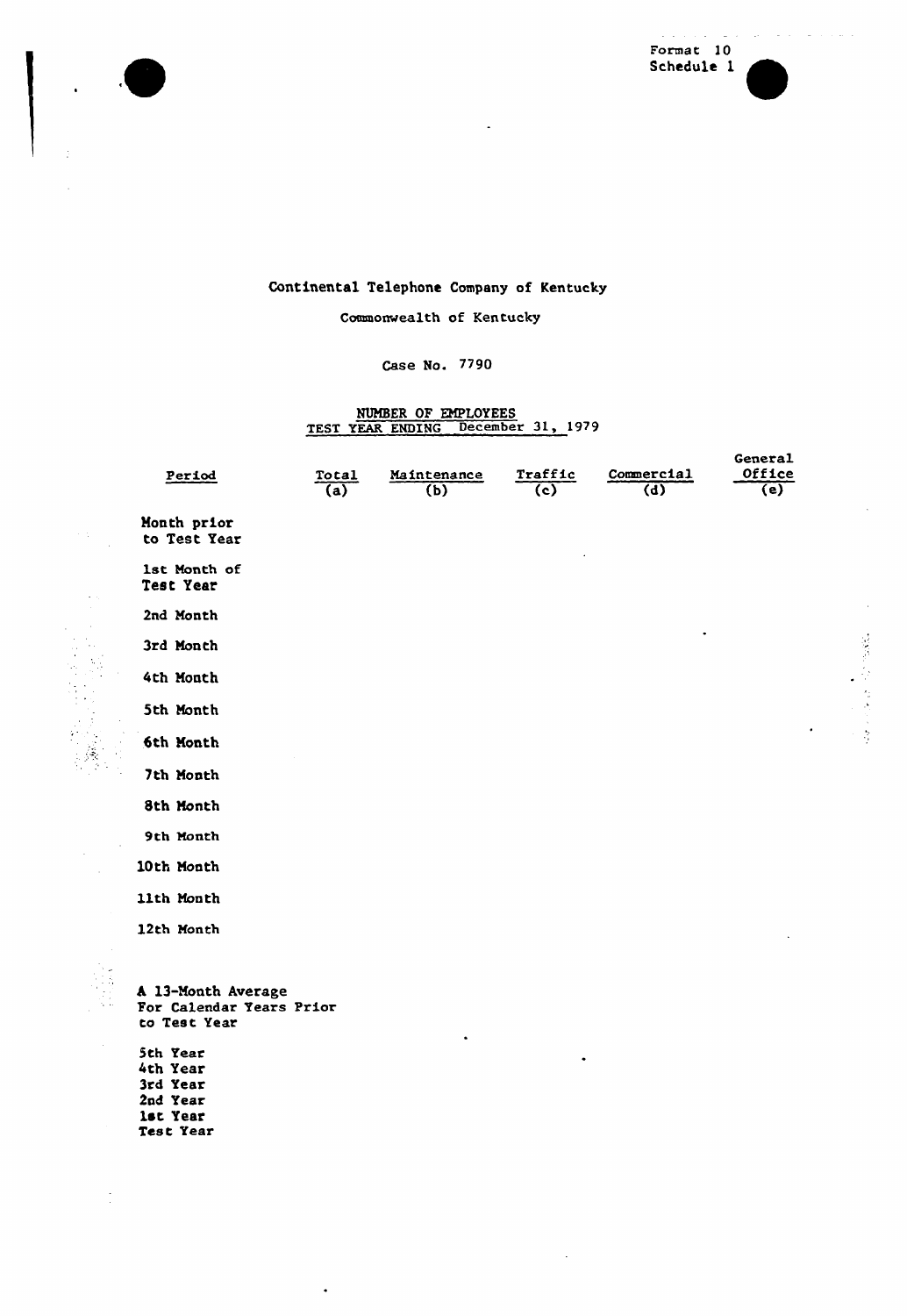

 $\frac{1}{2}$  ,  $\frac{1}{2}$ 

 $\bar{z}$ 

Format 10 Schedule 2



### Continental Telephone Company of Kentucky

### Commonwealth of Kentucky

### Case No. 7790  $\ddot{\phantom{a}}$

 $\sim$ 

# STATION DATA<br>TEST YEAR ENDING December 31, 1979

| Period                                                         | Main | Centrex<br>Trunks | PBX<br>Trunks | Other<br>Equiv-<br>alents | Total<br>Primary<br>Phones |
|----------------------------------------------------------------|------|-------------------|---------------|---------------------------|----------------------------|
|                                                                | (a)  | (b)               | (c)           | (d)                       | (e)                        |
| Month prior<br>to Test Year                                    |      |                   |               |                           |                            |
| 1st Month of<br>Test Year                                      |      |                   |               |                           |                            |
| 2nd Month                                                      |      |                   |               |                           |                            |
| 3rd Month                                                      |      |                   |               |                           |                            |
| 4th Month                                                      |      |                   |               |                           |                            |
| 5th Month                                                      |      |                   |               |                           |                            |
| 6th Month                                                      |      |                   |               |                           |                            |
| 7th Month.                                                     |      |                   |               |                           |                            |
| 8th Month                                                      |      |                   |               |                           |                            |
| 9th Month                                                      |      |                   |               |                           |                            |
| 10th Month                                                     |      |                   |               |                           |                            |
| 11th Month                                                     |      |                   |               |                           |                            |
| 12th Month                                                     |      |                   |               |                           |                            |
|                                                                |      |                   |               |                           |                            |
| A 13-Month Average<br>For Calendar Years<br>Prior to Test Year |      |                   |               |                           |                            |
| 5th Year                                                       |      |                   |               |                           |                            |
| 4th Year                                                       |      |                   |               |                           |                            |
| 3rd Year<br>2nd Year                                           |      |                   |               |                           |                            |
| 1st Year                                                       |      |                   |               |                           |                            |
| Test Year                                                      |      |                   |               |                           |                            |

 $\langle \hat{\theta}_j, \hat{\theta}_j \rangle$ 

 $\ddot{\phantom{a}}$ 

 $\mathcal I$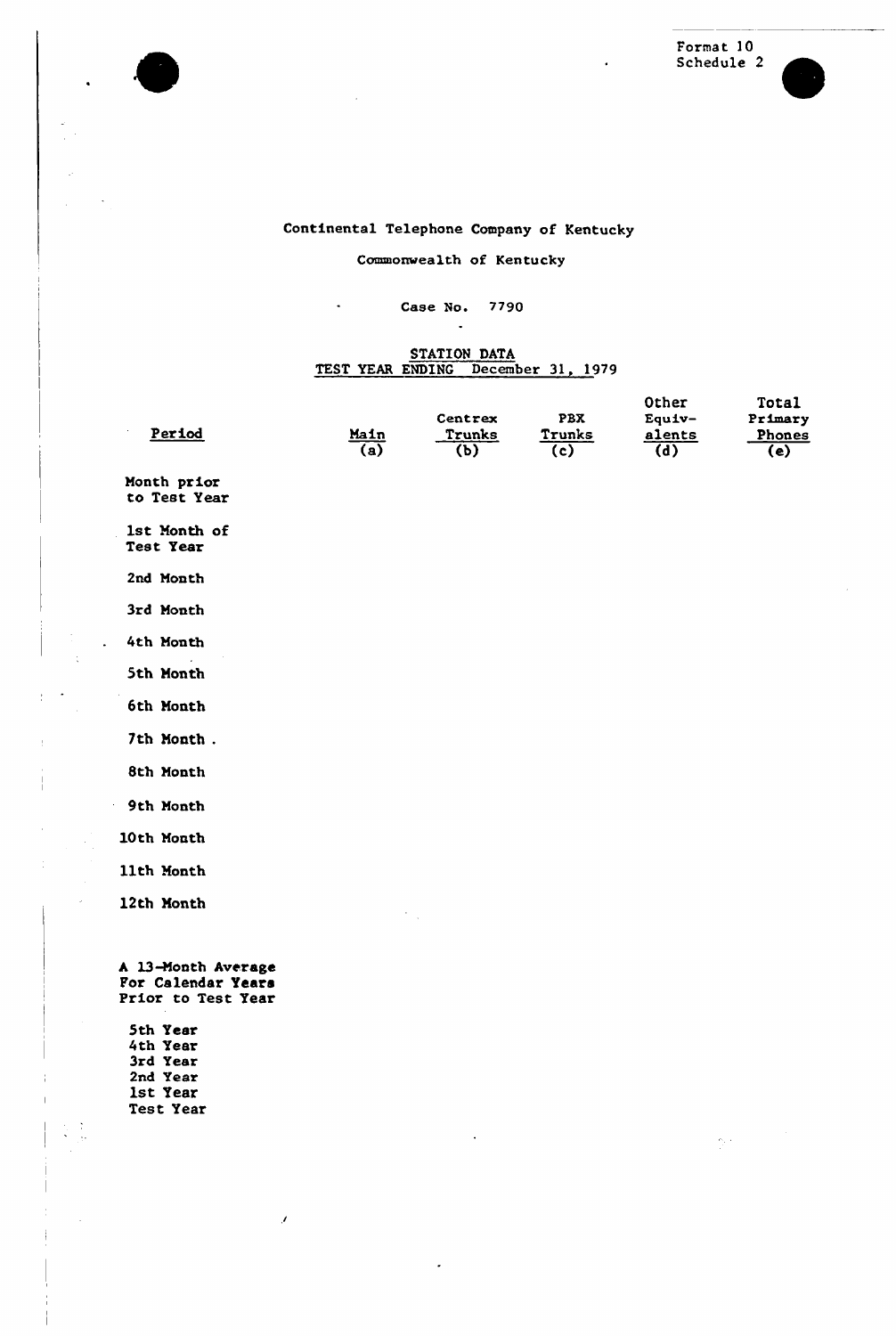



### Continental Telephone Company of Kentucky

Commonwealth of Kentucky

Case No. 7790

# GENERAL STATISTICAL DATA TEST YEAR ENDING December 31, 1979

|               | No. of Station |
|---------------|----------------|
|               | Connections    |
| Numer of      | Per            |
| Employees Per | Installer-     |
| Primary Phone | Repairman      |
| (a)           | ው)             |

l2 Months Ended December 31:

Period

Calendar Years Before Test Year

5th Year

4th Year

3rd Year

2nd Year

1st Year

Test Year

Ù.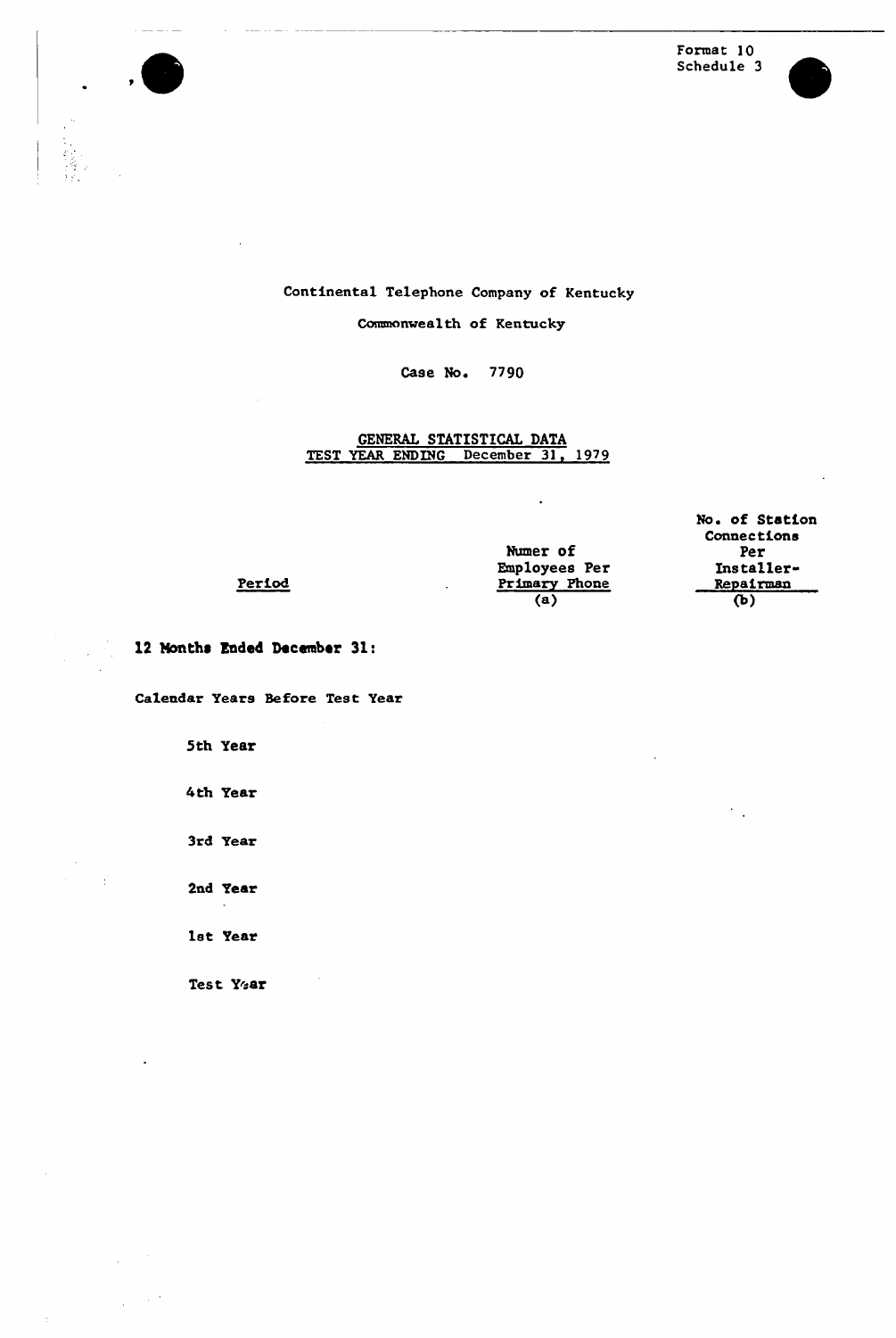

 $\label{eq:2} \frac{1}{2} \sum_{i=1}^n \frac{1}{2} \sum_{j=1}^n \frac{1}{2} \sum_{j=1}^n \frac{1}{2} \sum_{j=1}^n \frac{1}{2} \sum_{j=1}^n \frac{1}{2} \sum_{j=1}^n \frac{1}{2} \sum_{j=1}^n \frac{1}{2} \sum_{j=1}^n \frac{1}{2} \sum_{j=1}^n \frac{1}{2} \sum_{j=1}^n \frac{1}{2} \sum_{j=1}^n \frac{1}{2} \sum_{j=1}^n \frac{1}{2} \sum_{j=1}^n \frac{1}{$ 

### Continental Telephone Company of Kentucky

### Commonwealth of Kentucky

### Case No. 7790

# GENERAL STATISTICAL DATA TEST YEAR ENDING December 31, 19/9

| Average           | <b>Increase</b> | Construction  | <b>Increase</b> |
|-------------------|-----------------|---------------|-----------------|
| Net Plant         | Over            | <b>Budget</b> | Over            |
| <b>In Service</b> | Prior Year      | <b>Amount</b> | Prior Year      |
| ía)               | (ኬ              | (c )          | (d)             |

### **COMBINED**

الجانب

 $\hat{\phantom{a}}$ 

Calendar Years Before Test Year 5th Year 4th Year 3rd Year 2nd Year 1st Year Test Year

### INTRASTATE

Calendar Years Before Test Year 5th Year 4th Year 3rd Year 2nd Year 1st Year Test Year .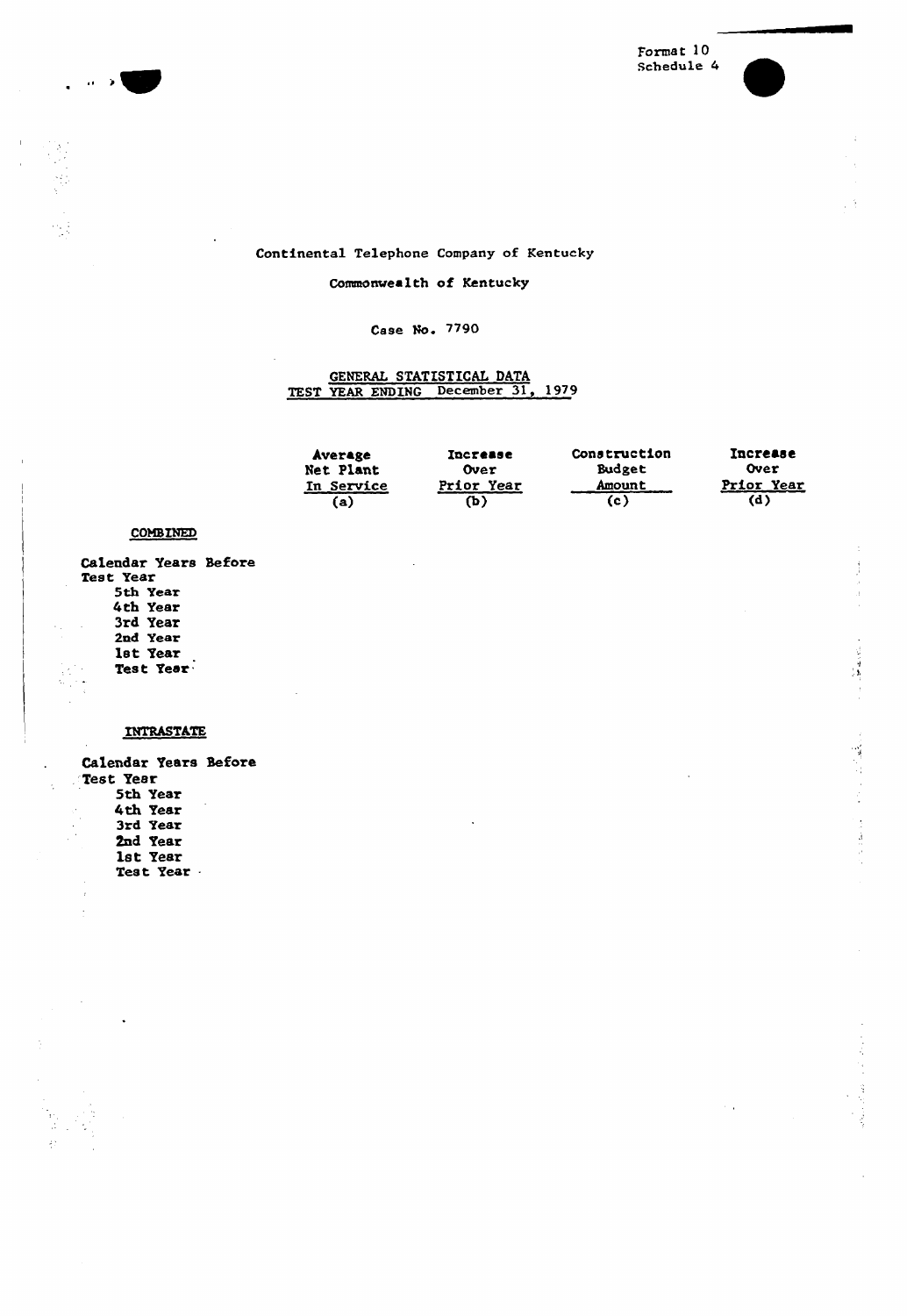| 20.<br><b>19.</b>                            | 17.<br>16.<br><b>18.</b>                                                                                                 | ដុ<br>14.                                                            | 14.1                                                                                                                        | <b>io.</b><br>$\ddot{\bullet}$<br>$\tilde{\cdot}$                                                                                                                                             | $\ddot{\cdot}$<br>$\mathbf{v}$                                       | 4.<br>$\ddot{\mathbf{r}}$<br>$\cdot^{\omega}$<br>$\mathbf{r}$                                                                                                                             | Line<br>¦ह<br>                                                                            |                                |               |                 |                                           |                |
|----------------------------------------------|--------------------------------------------------------------------------------------------------------------------------|----------------------------------------------------------------------|-----------------------------------------------------------------------------------------------------------------------------|-----------------------------------------------------------------------------------------------------------------------------------------------------------------------------------------------|----------------------------------------------------------------------|-------------------------------------------------------------------------------------------------------------------------------------------------------------------------------------------|-------------------------------------------------------------------------------------------|--------------------------------|---------------|-----------------|-------------------------------------------|----------------|
| Per \$100 of average plant investment<br>rer | Property Taxes:<br>Per \$100 of average gross plant in service<br>Interest Expense:<br>\$100 of average debt outstanding | Depreciation Expense:<br>Per \$100 of average gross plant in service | Wages and Salaries as a Percentage of:<br>98019<br>Total operating expenses excluding depreciation<br>operating<br>revenues | Materials and Supplies<br>Materials and supplies as a percentage of gross<br>Average materials and supplies per average<br>plant in service, both on an end-of-period basis<br>primary phones | Maintenance Per:<br>Average primary phones<br>Average total stations | Maintenance as a Percentage of:<br>Gross plant in service (end-of-period)<br>Total operating expenses<br>Gross operating revenues<br>(excluding depreciation)<br>(include uncollectibles) | $\frac{\text{Item}}{\text{(a)}}$                                                          |                                |               |                 |                                           |                |
|                                              |                                                                                                                          |                                                                      |                                                                                                                             |                                                                                                                                                                                               |                                                                      |                                                                                                                                                                                           | 영업                                                                                        | COMRATIVE OPERATING STATISTICS | Case No. 7790 | Commonwealth of | Continental Telephone Company of Kentucky |                |
|                                              |                                                                                                                          |                                                                      |                                                                                                                             |                                                                                                                                                                                               |                                                                      |                                                                                                                                                                                           | $rac{1}{2}$                                                                               |                                |               | Kentucky        |                                           |                |
| $\frac{1}{2}$                                |                                                                                                                          | $\bullet$                                                            |                                                                                                                             |                                                                                                                                                                                               |                                                                      |                                                                                                                                                                                           | $\frac{1}{2}$                                                                             |                                |               |                 |                                           |                |
|                                              |                                                                                                                          |                                                                      |                                                                                                                             |                                                                                                                                                                                               |                                                                      |                                                                                                                                                                                           | $\frac{25}{20}$                                                                           |                                |               |                 |                                           |                |
|                                              |                                                                                                                          |                                                                      |                                                                                                                             |                                                                                                                                                                                               |                                                                      |                                                                                                                                                                                           | $\frac{1}{25}$                                                                            |                                |               |                 |                                           |                |
|                                              |                                                                                                                          |                                                                      |                                                                                                                             |                                                                                                                                                                                               |                                                                      |                                                                                                                                                                                           | $\frac{\text{Test}}{\text{Year}}$                                                         |                                |               |                 | Schedule 5<br>Format                      | $\overline{5}$ |
|                                              | $\ddot{\gamma}$<br>$\frac{1}{\sqrt{2}}$<br>$\mathcal{L}$                                                                 |                                                                      |                                                                                                                             |                                                                                                                                                                                               |                                                                      |                                                                                                                                                                                           | Since 5th<br>Prior Year<br>Net Change<br>+ Increase<br>Decrease<br>$\widehat{\mathbf{z}}$ |                                |               |                 |                                           |                |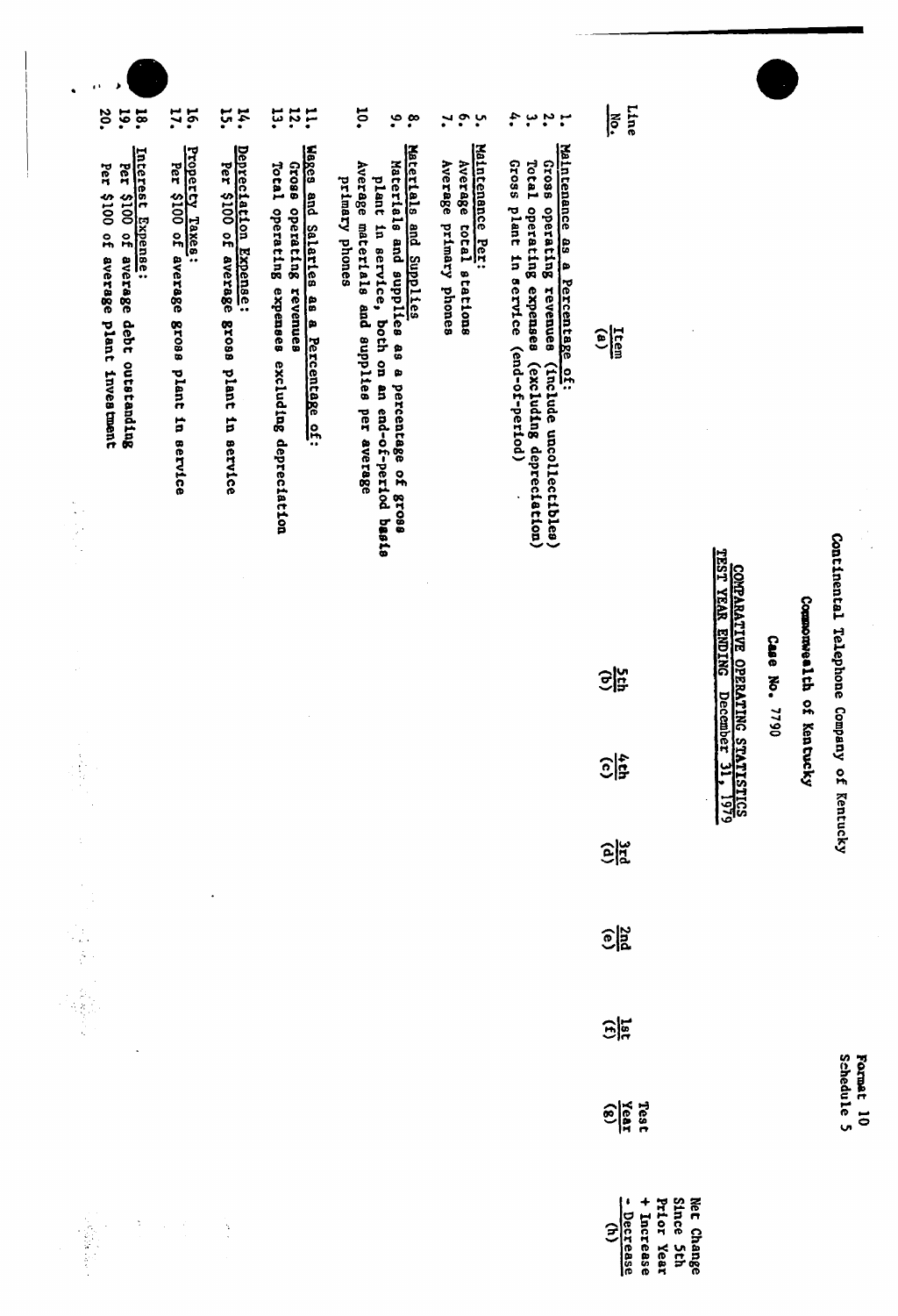Format 11

Continental Telephone Company of Kentucky

Case No. 7790

| Account       |                                                |    | Calendar Years | 12 Months Ended | Prior to Test Year |               | Test                           |
|---------------|------------------------------------------------|----|----------------|-----------------|--------------------|---------------|--------------------------------|
| <b>Number</b> | Account<br>$\mathbf{e}$                        | 의중 | $\frac{2}{3}$  | $\frac{2}{3}$   | $\frac{1}{2}$      | $\frac{1}{2}$ | $\frac{Y_{\text{c}}(s)}{Y(s)}$ |
| 201           | Organization                                   |    |                |                 |                    |               |                                |
| 202           | <b>Franchises</b>                              |    |                |                 |                    |               |                                |
| 203           | Patent rights                                  |    |                |                 |                    |               |                                |
| <b>211</b>    | Land                                           |    |                |                 |                    |               |                                |
| 212           | <b>Buildings</b>                               |    |                |                 |                    |               |                                |
| <b>221</b>    | Central office equipment                       |    |                |                 |                    |               |                                |
| <b>231</b>    | Station apparatus                              |    |                |                 |                    |               |                                |
| 232           | Station connections                            |    |                |                 |                    |               |                                |
| 234           | Large private branch exchanges                 |    |                |                 |                    |               |                                |
| 241           | Pole lines                                     |    |                |                 |                    |               |                                |
| 242.1         | Aerial cable                                   |    |                |                 |                    |               |                                |
| 242.2         | Underground cable                              |    |                |                 |                    |               |                                |
| 242.3         | Buried cable                                   |    |                |                 |                    |               |                                |
| 242.4         | Submarine cable                                |    |                |                 |                    |               |                                |
| 243           | Aerial cable                                   |    |                |                 |                    |               |                                |
| 244           | Underground conduit                            |    |                |                 |                    |               |                                |
| 197           | Furniture and office equipment                 |    |                |                 |                    |               |                                |
| 264           | Vehicles and other work equipment              |    |                |                 |                    |               |                                |
| 100.1         | Total telephone plant in service               |    |                |                 |                    |               |                                |
|               | Total average primary phone (13 month average) |    |                |                 |                    |               |                                |

l.

 $\frac{1}{4}$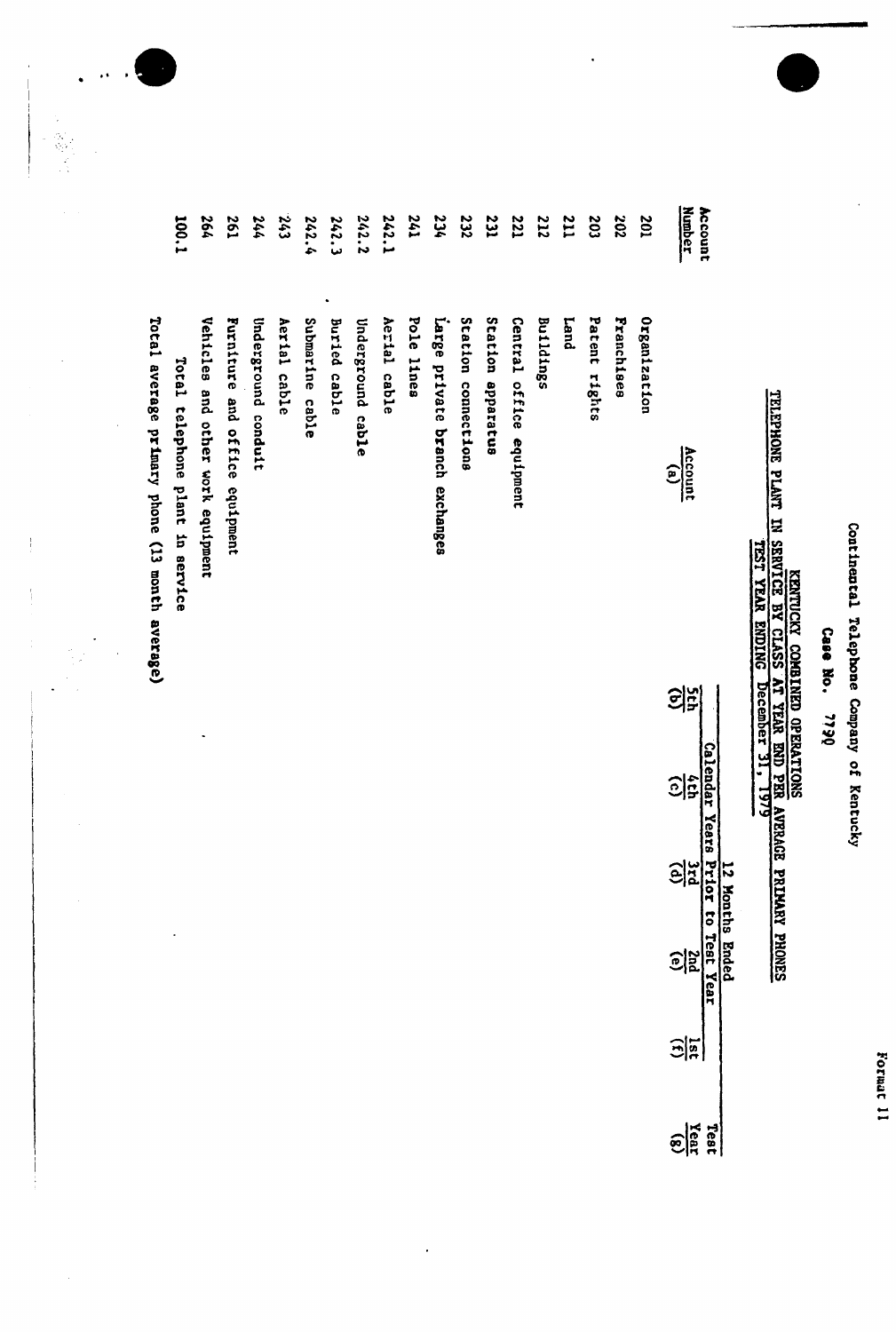| ı           |
|-------------|
|             |
|             |
|             |
|             |
|             |
| I           |
|             |
|             |
|             |
|             |
|             |
| ı           |
| ı<br>l<br>l |
| l<br>ı      |
| í           |
|             |

Format.12

 $\label{eq:2} \Delta \Delta \Delta \lambda = \lambda_0 \sin^2 \theta$ 

Continental Telephone Company of Kentucky

Case No. 7790

 $\ddot{\phantom{0}}$ 

| rccoun |  |
|--------|--|
|--------|--|

Balance<br>Beginning<br>of Year<br>(b)

Additions

Retirements<br>(d)

Balance<br>End<br> $\frac{\text{End}}{(\text{e})}$ 

Intrastate<br>Percent<br>(f)

Intrastate<br>Portion<br>(g)

Account<br>Number

Telephone Plant in Service:

 $\ddot{\phantom{0}}$ 

|  | Total telephone plant in service<br>Vehicles and other work equipment<br>Furniture and office equipment | Underground conduit<br>Submarine cable<br>Aerial wire | Underground cable<br>Aerial Cable<br><b>Buried</b> cable | Station connections<br>Station apparatus<br>Pole lines<br>Large private branch exchanges | Central office equipment<br>Buildings<br><b>Land</b> | Organization<br>Patent rights<br>Franchises |
|--|---------------------------------------------------------------------------------------------------------|-------------------------------------------------------|----------------------------------------------------------|------------------------------------------------------------------------------------------|------------------------------------------------------|---------------------------------------------|
|--|---------------------------------------------------------------------------------------------------------|-------------------------------------------------------|----------------------------------------------------------|------------------------------------------------------------------------------------------|------------------------------------------------------|---------------------------------------------|

 $\overline{\phantom{a}}$  $\ddot{\phantom{a}}$ 

 $\frac{1}{2}$ 

 $\frac{1}{2}$ 

 $\frac{1}{2}$ 

i<br>P

 $\frac{1}{2}$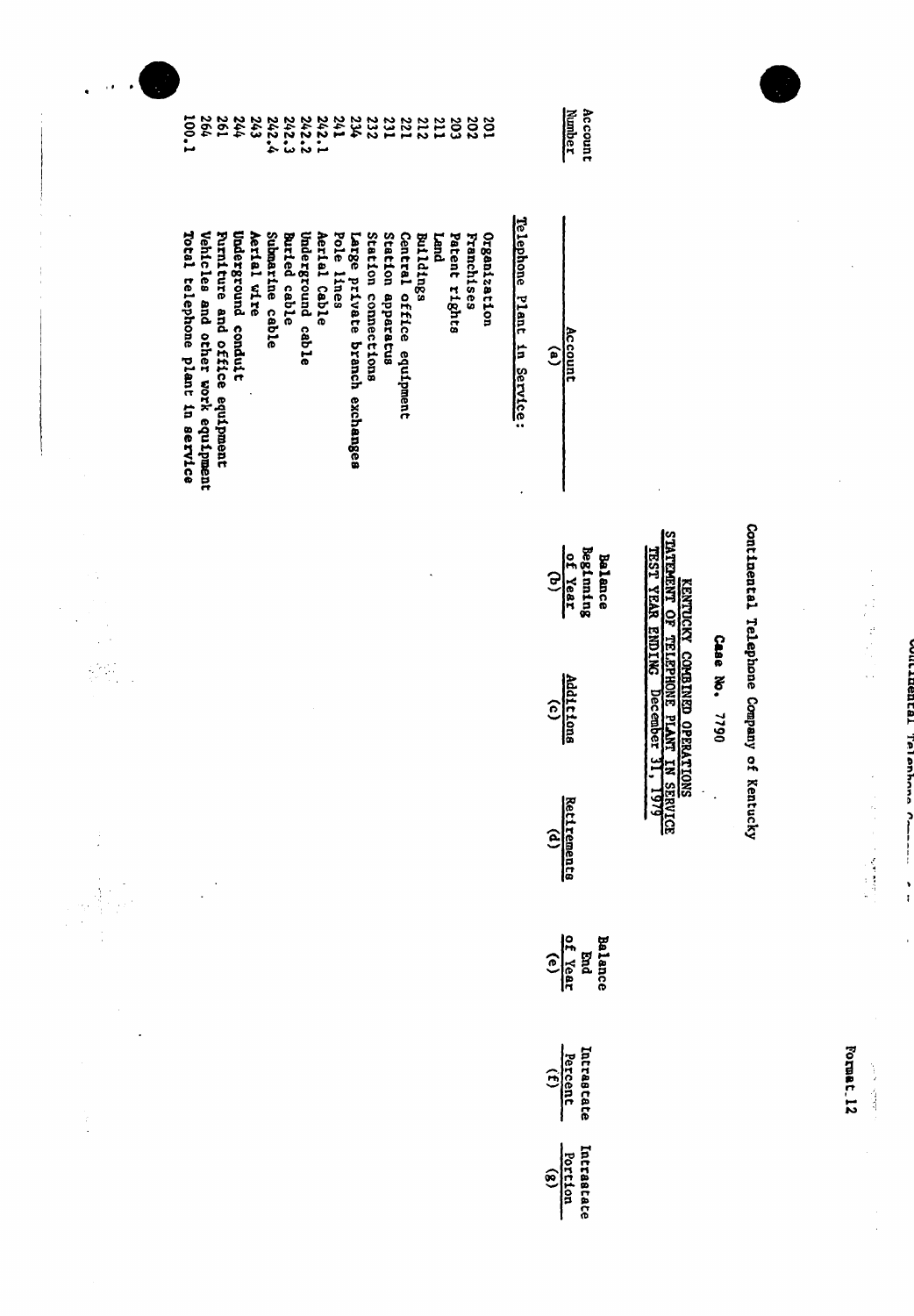

Format 13s

### Continental Telephone Company of Kentucky

### Case No. 7790

### KENTUCKY COMBINED OPERATIONS<br>ACCOUNT 642 - ADVERTISING FOR THE TEST YEAR ENDING December 31, 1979

| Line<br><u>No.</u> | Item<br>(a)                                  | <b>Sales</b><br>Advertising<br>(b) | Institutional<br>Advertising<br>(c) | Rate<br>Case<br>(d) | Total<br>(e) |
|--------------------|----------------------------------------------|------------------------------------|-------------------------------------|---------------------|--------------|
| $\mathbf{1}$ .     | Newspapers and periodicals                   |                                    |                                     |                     |              |
| 2.                 | Booklets and pamphlets                       |                                    |                                     |                     |              |
| 3.                 | Bill inserts                                 |                                    |                                     |                     |              |
| 4.                 | Displays, exhibits, posters,<br>and placards |                                    |                                     |                     |              |
| 5.                 | Motion pictures                              |                                    |                                     |                     |              |
| 6.                 | Radio                                        |                                    |                                     |                     |              |
| 7.                 | Television                                   |                                    |                                     |                     |              |
| 8.                 | Salaries and wages                           |                                    |                                     |                     |              |
| 9.                 | Other advertising                            |                                    |                                     |                     |              |
| 10.                | Other expenses                               |                                    |                                     |                     |              |
|                    |                                              |                                    |                                     |                     |              |

11. Total

 $\sim$   $\sim$  $\bar{z}$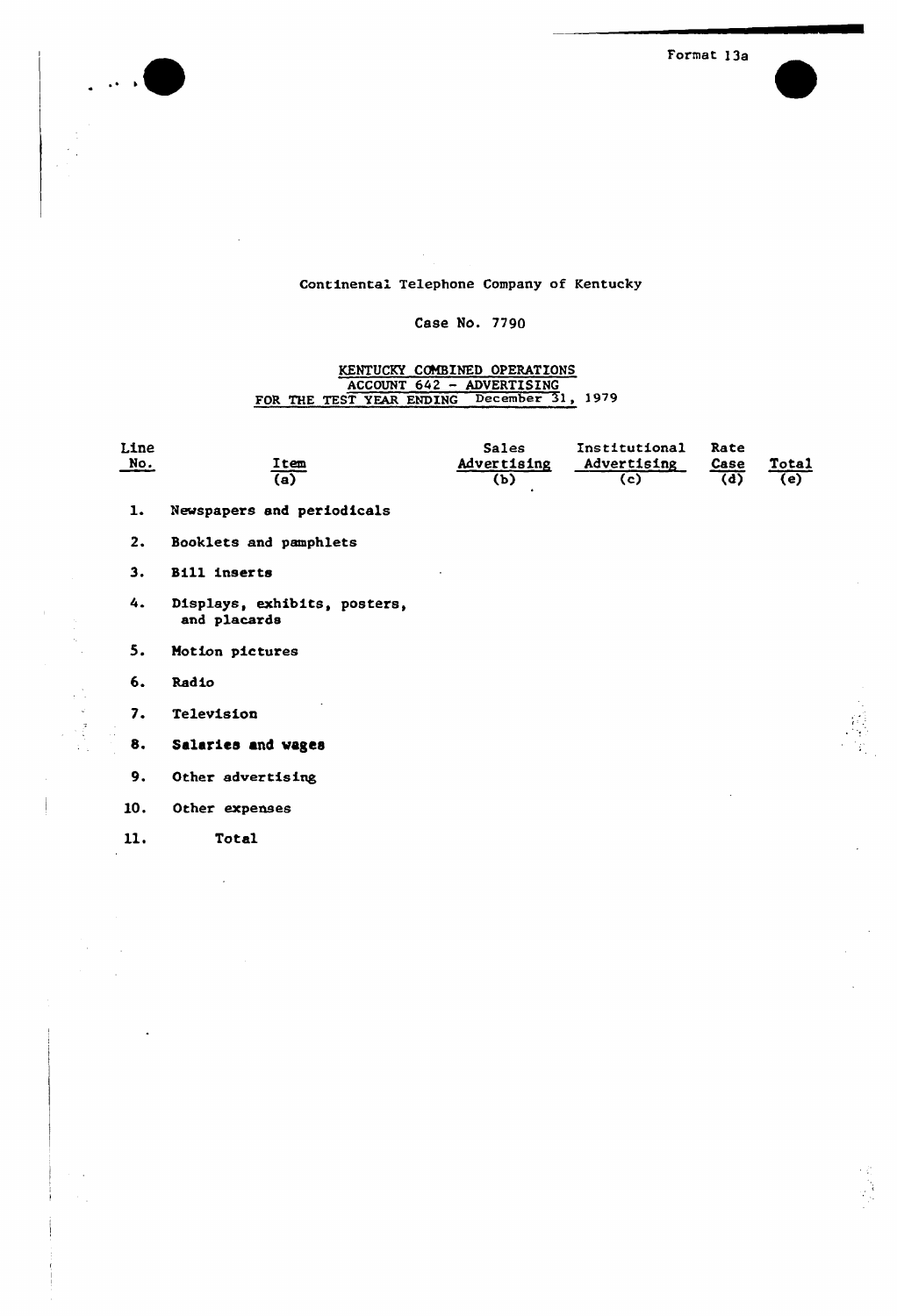

 $\frac{1}{2}$ 

 $\hat{\mathcal{A}}$ 

### Continental Telephone Company of Kentucky

الداميا

### Case Number 7790

## KENTUCKY COMBINED OPERATIONS<br>SUMMARY OF ACCOUNT NO. 675 - OTHER EXPENSES FOR THE TEST YEAR ENDING December 31, 1979

| Line<br><u>No.</u> | Description<br>(a)                            | Amoun<br>(b) |
|--------------------|-----------------------------------------------|--------------|
| ı.                 | Valuations, inventories, and appraisals       |              |
| 2.                 | Business Information System (BIS) expense     |              |
| 3.                 | Purchase of employees service emblems         |              |
| 4.                 | Membership fees and dues                      |              |
| 5.                 | Directors' fees and expenses                  |              |
| 6.                 | Printing Annual Report                        |              |
| 7.                 | FCC Filing and Grant Fees                     |              |
| 8.                 | Company apportioned amounts for various items |              |
| 9.                 | Other items (itemize)                         |              |
| 10.                |                                               |              |
| 11.                |                                               |              |
| 12.                | Total                                         |              |
|                    |                                               |              |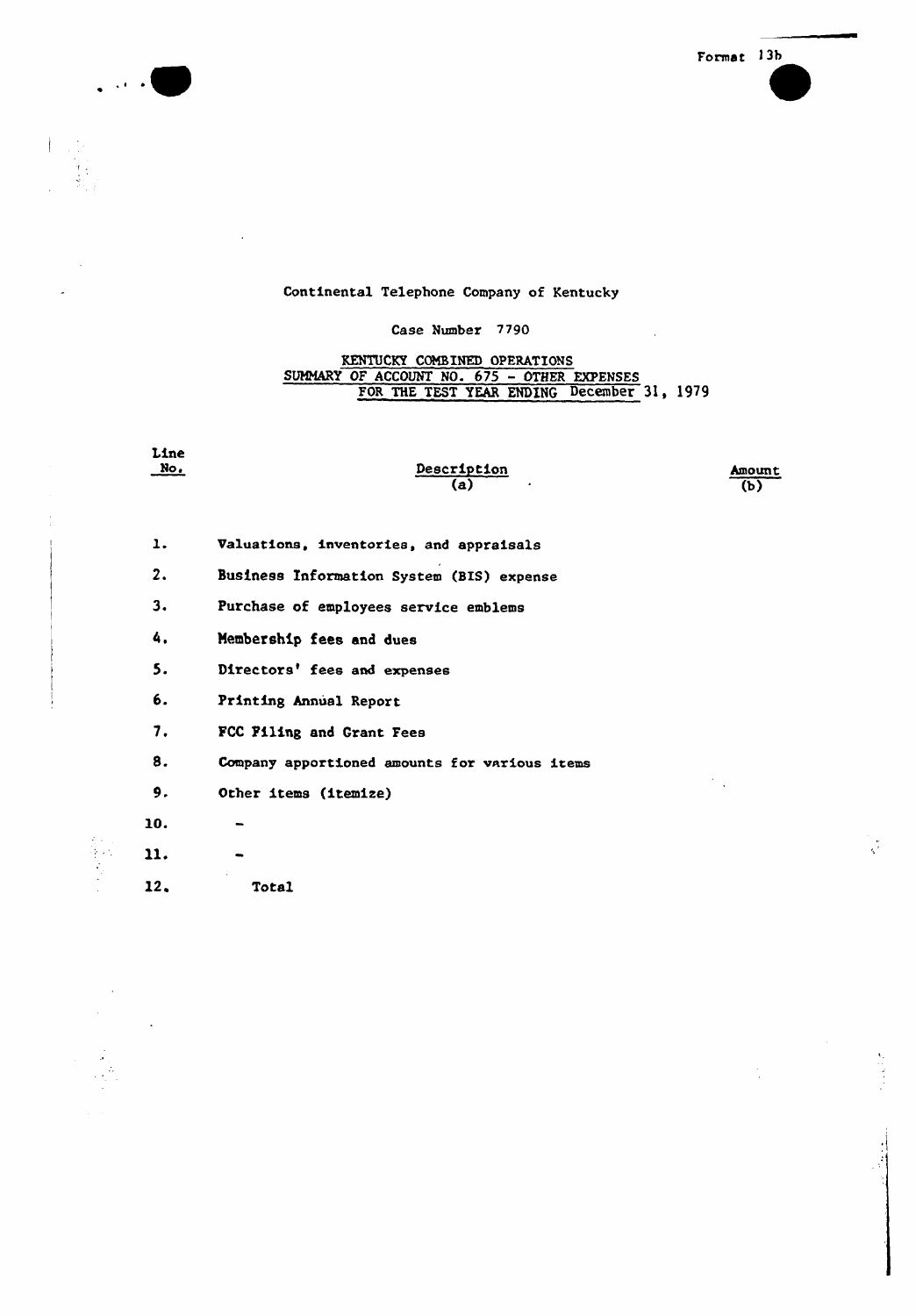



 $\gamma$  $\ddot{\phantom{1}}$  $\frac{1}{2}$ 



Continental Telephone Company of Kentucky

### Case Number 779O

# **KENTUCKY COMBINED OPERATIONS**<br>ACCOUNT NO. 323 - MISCELLANEOUS INCOME CHARGES INCLUDED IN OPERATING EXPENSES FOR THE TEST YEAR ENDING December 31, 1979

Line  $No.$ 

 $5.$ 

 $\frac{1}{k-1}$ 

S.

 $\frac{1}{2}$ 

 $\frac{\text{Item}}{(a)}$  Amount  $\overline{(\mathfrak{b})}$ 

Contributions (a)  $\mathbf{1}$ .

 $2.$ Membership fees and dues (a)

 $3.$ Abandoned construction projects

 $4.$ Other (itemize)

Total

 $\bar{\beta}$ 

 $\sim$  .

(a) Detail attached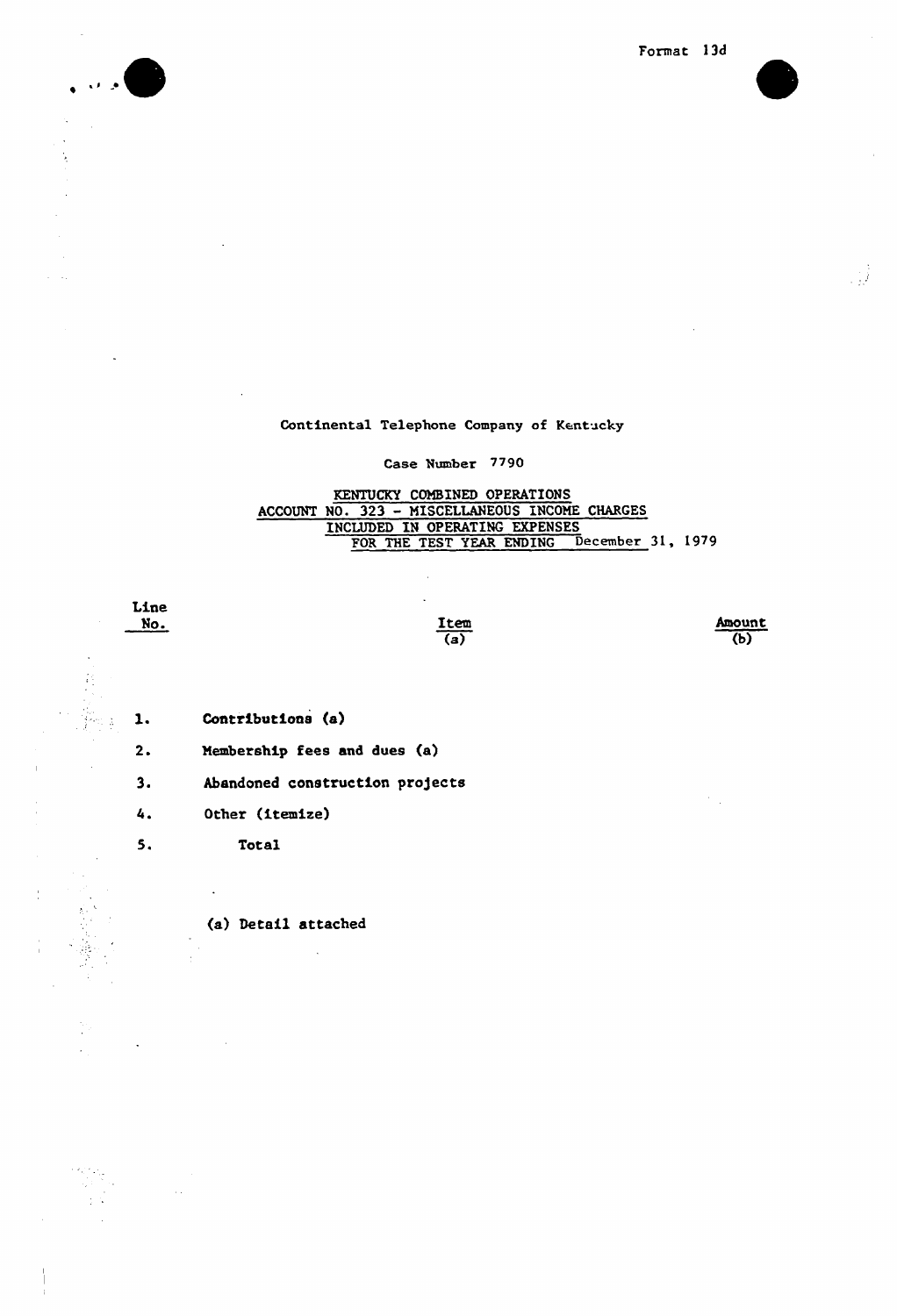

 $\frac{1}{2}$  $\hat{\mathcal{L}}$ 



# Continental Telephone Company of Kentucky

Commonwealth of Kentucky

 $\ddot{\phantom{a}}$ 

### Case No. 7790

### AVERAGE RATES OF RETURN

12 Months Ended December 31

| Line<br>No. | Calendar Years<br>Page 10 M<br>Ky. Combined<br>Ky. Intrastate<br>Prior to Test Year |
|-------------|-------------------------------------------------------------------------------------|
| l.          | (b)<br>(c)<br>(a)<br>Original Cost Net Investment:                                  |
| 2.          | 5th Year                                                                            |
| 3.          | 4th Year                                                                            |
| 4.          | 3rd Year                                                                            |
| 5.          | 2nd Year                                                                            |
| 6.          | 1st Year                                                                            |
| 7.          | Test Year                                                                           |
| 8.          | Original Cost Common Equity:<br>(Excluding J.D.I.C.)                                |
| 9.          | 5th Year                                                                            |
| 10.         | 4th Year                                                                            |
| 11.         | 3rd Year                                                                            |
| 12.         | 2nd Year                                                                            |
| 13.         | lst Year                                                                            |
| 14.         | Test Year                                                                           |

 $\epsilon$ 

NOTE: Provide work papers in support of the above calculations.

 $\overline{\phantom{a}}$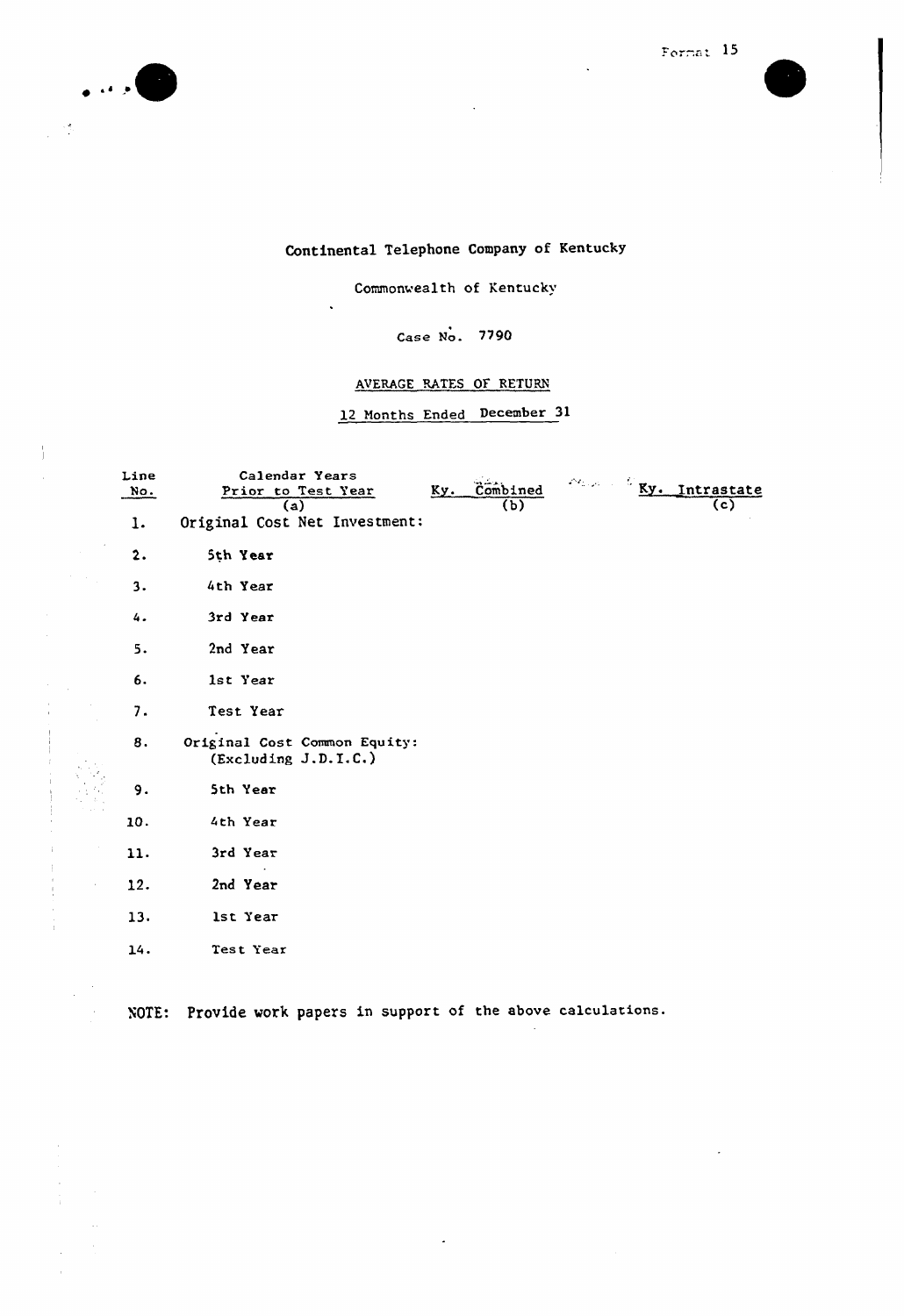| $\alpha$ , $\beta$<br>J.<br>$\mathbb{Z}^2$ | $\zeta(\vec{F})$ in<br><b>NOTE:</b><br>$\hat{c}$<br><u>ဒေ</u><br>Where an employee's wages are charged to more than one<br>day of the test year.<br>Show perceat increase (decrease) of each year over the<br>wages.<br>Employees, weekly hours per amployee, and weekly wages | Test Year<br>% Change                                                    | % Change | 181<br>$\tilde{\mathbf{z}}$<br>Year<br><b>Change</b> | 2nd Year | % Change | 3rd Year | % Change | 4th Year | % Change | Sth Year | Calendar Years<br><b>Test</b><br>Prior to<br>$\mathbf{r}$<br>Year<br>No. Hrs. Wages<br>(B) (C) (D)<br>Officials &<br>Assistants<br>Hanagerial<br>No. Hrs. Wages<br>Professional<br>Professional<br>Semi-<br>and<br>No. Hrs. Wages<br>and Sales<br>Business<br><b>Office</b><br>No. Hrs. Wages<br>$\frac{5a \log n}{2}$<br>Telephone | SCHEDULE OF NUMBER OF EMPLOYEES.<br><b>PER ENDIDYEE</b><br><b>HOURS PER EMPLOYEE</b> | Case No.<br><b>D6LL</b> | Continental Telephone<br>Company of Kentucky |           |
|--------------------------------------------|--------------------------------------------------------------------------------------------------------------------------------------------------------------------------------------------------------------------------------------------------------------------------------|--------------------------------------------------------------------------|----------|------------------------------------------------------|----------|----------|----------|----------|----------|----------|----------|-------------------------------------------------------------------------------------------------------------------------------------------------------------------------------------------------------------------------------------------------------------------------------------------------------------------------------------|--------------------------------------------------------------------------------------|-------------------------|----------------------------------------------|-----------|
|                                            | prior year on lines designated above "7, Change."<br>per employee for the week including December 31 of each year and the lest                                                                                                                                                 | function include employee in function receiving largest portion of total |          |                                                      |          |          |          |          |          |          |          | Operators<br>No. Hrs. Wages<br>$\frac{6 \text{ Matference}}{\text{No. Hres. Haace}}$<br>Construction<br>Installation                                                                                                                                                                                                                | AND AVERAGE WAGES                                                                    |                         |                                              |           |
|                                            |                                                                                                                                                                                                                                                                                |                                                                          |          |                                                      |          |          |          |          |          |          |          | $\frac{N_0}{(T)}$ , $\frac{N_0}{(U)}$ , $\frac{N_0}{(V)}$<br><b>All Other</b><br>$\frac{N_0}{(N)}$ , $\frac{N_1s}{(N)}$ , $\frac{N_0s}{(N)}$<br>Total                                                                                                                                                                               |                                                                                      |                         |                                              | Format 16 |

 $\bar{\mathbb{F}}$